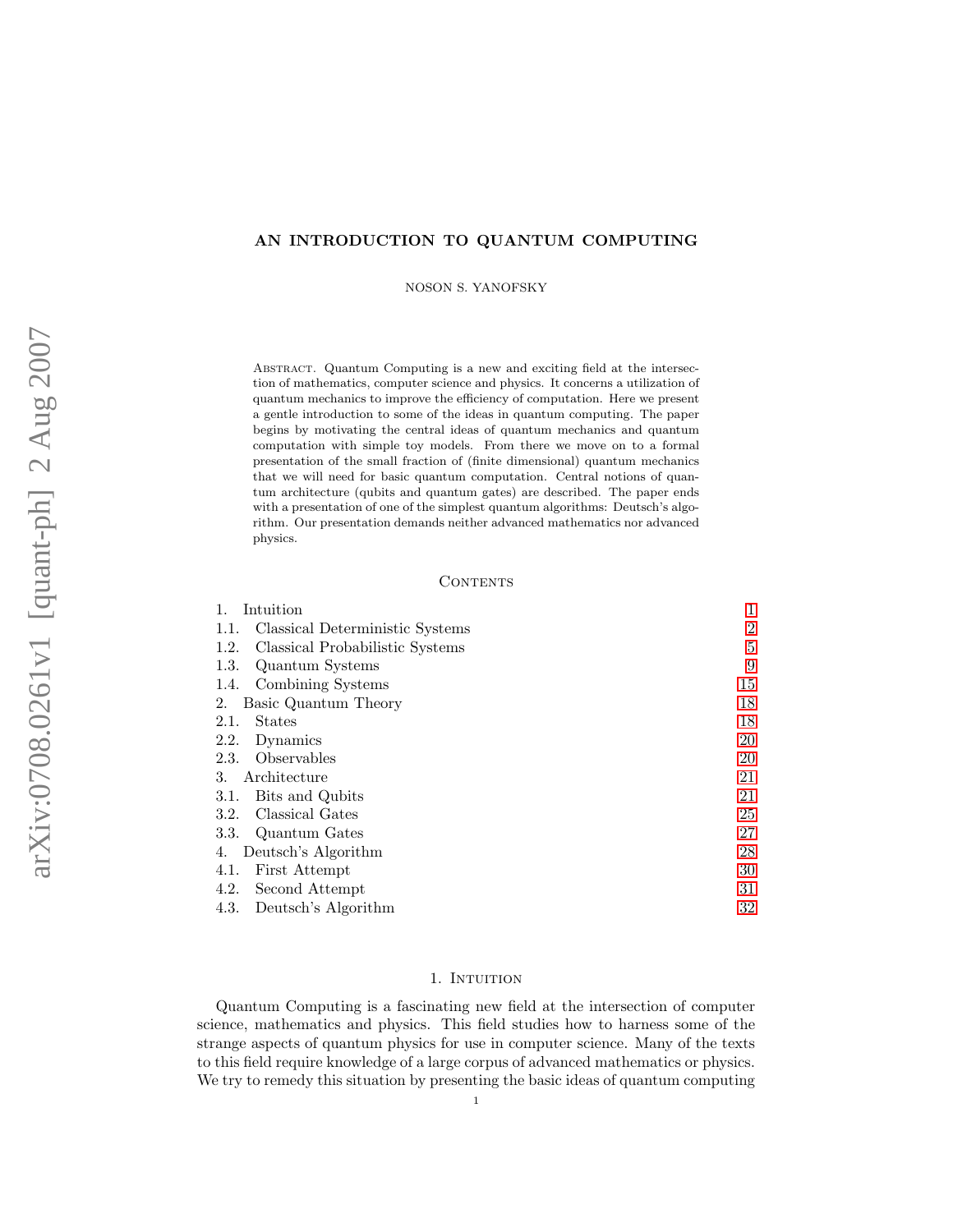#### 2 NOSON S. YANOFSKY

understandable to anyone who has had a course in pre-calculus or discrete structures. (A good course in linear algebra would help, but, the reader is reminded of many definitions in the footnotes.)

The reason why we are able to ignore the higher mathematics and physics is that we do not aim to teach the reader all of quantum mechanics and all of quantum computing. Rather, we lower our aim to simply present that part necessary to offer a taste of what quantum computing is all about. What makes this possible is that we only need finite dimensional quantum mechanics, i.e., the vector spaces that represent the states of the system will only be of finite dimension. Such vector spaces consist of finite vectors with complex entries. These vectors will change by being multiplied by operators or matrices. These matrices will be finite and have complex entries. We do not do any more quantum computing than what is needed for our final goal: Deutsch's algorithm. We stress that the reader does not need more than the ability to do matrix multiplication in order to understand this paper.

To motivate our use of vectors to describe states and matrices as ways of describing dynamics, we show that it is understandable if one looks at a basic toy models. Our models deal with childrens' marbles moving along the edges of a graph. Every computer scientist and logician who has taken a class in discrete structures knows how to represent a (weighted) graph as an adjacency matrix. We shall take this basic idea and generalize it in several straightforward ways. While doing this, we shall present many concepts that are at the very core of quantum mechanics.

We begin with graphs that are without weights and progress to graphs that are weighted with real numbers, and finally to graphs that are weighted with complex numbers. With this in hand, we present a graph theoretic version of the double-slit experiment. This is the most important experiment in quantum mechanics. We conclude with a discussion of ways of combining systems to yield larger systems.

Throughout this chapter, we shall present an idea in a toy model, then generalize it to an abstract point and lastly discuss the connection with quantum mechanics before moving on to the next idea.

This paper is based on a forthcoming text Quantum Computing for Computer Scientists coauthored with Mirco Mannucci. The text was accepted for publication by Cambridge University Press and should see the light of day in the beginning of 2008. In the text we take the reader through the same material and go much further. The reader who appreciates this paper, will definitely gain from the text.

Acknowledgement. I am grateful to Dr. Mirco Mannucci for many helpful discussions and cheery editing sessions.

<span id="page-1-0"></span>1.1. Classical Deterministic Systems. We begin with a simple system described by a graph along with some children's marbles. Imagine the marbles as being on the vertices of the graph. The state of a system is described by how many marbles are on each vertex. For example, say that there are six vertices in the graph and a total of 27 marbles.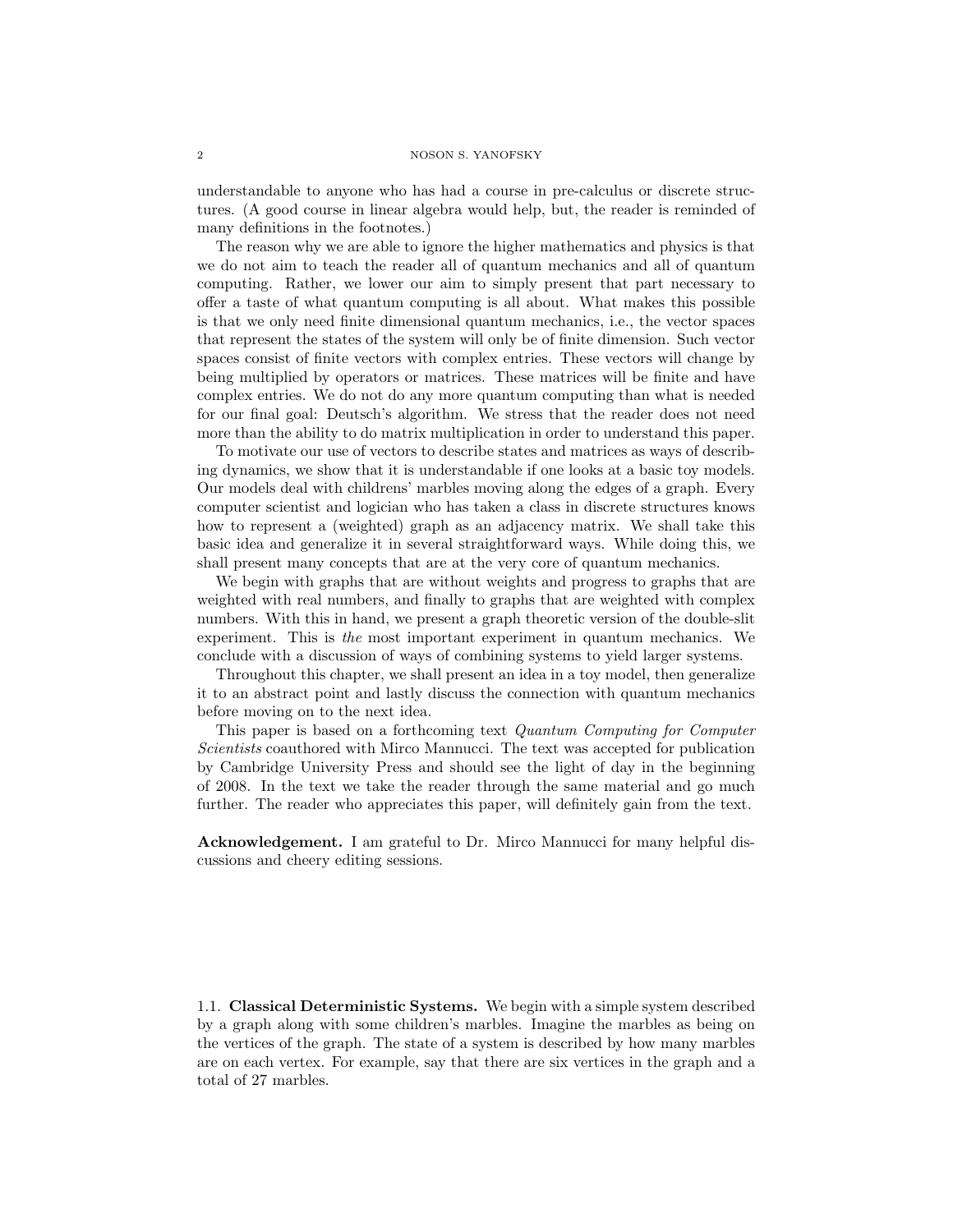We might place six marbles on vertex 0, two marbles on vertex 1 and the rest as described by this picture.



We shall denote this state as  $X = [6, 2, 1, 5, 3, 10]^T$ . The states of such a system will simply be a collum vector of size 6.

We are not only interested in states of the system, but also in the way that the states change — or the "dynamics" of the system. This can be represented by a graph with directed edges. The dynamics might be described by the following directed graph:



The idea is that if there exists an arrow from vertex  $i$  to vertex  $j$ , then in one time click, all the marbles on vertex i will move to vertex j. We place the following restriction on the types of graphs we shall be concerned with: graphs with exactly one outgoing edge from each vertex. This will correspond to the notion of a classical determinstic system. At each time click the marbles will have exactly one place to go.

This graph is equivalent to the matrix,  $M$  (for "marbles"):

$$
M = \begin{bmatrix} 0 & 1 & 2 & 3 & 4 & 5 \\ 0 & 0 & 0 & 0 & 0 & 0 \\ 1 & 0 & 0 & 0 & 0 & 0 \\ 2 & 0 & 1 & 0 & 0 & 0 & 1 \\ 3 & 0 & 0 & 0 & 1 & 0 & 0 \\ 4 & 0 & 0 & 1 & 0 & 0 & 0 \\ 5 & 1 & 0 & 0 & 0 & 1 & 0 \end{bmatrix}
$$

where  $M[i, j] = 1$  $M[i, j] = 1$  if and only if there is an arrow from vertex j to vertex i.<sup>1</sup> Our restricted class of graphs are related to the restricted class of boolean matrices that have exactly one 1 in each column.

<span id="page-2-0"></span><sup>&</sup>lt;sup>1</sup>Although most texts might have  $M[i, j] = 1$  if and only if there is an arrow from vertex i to vertex  $j$ , we shall need it to be the other way for reasons which will become apparent later. The difference is trivial.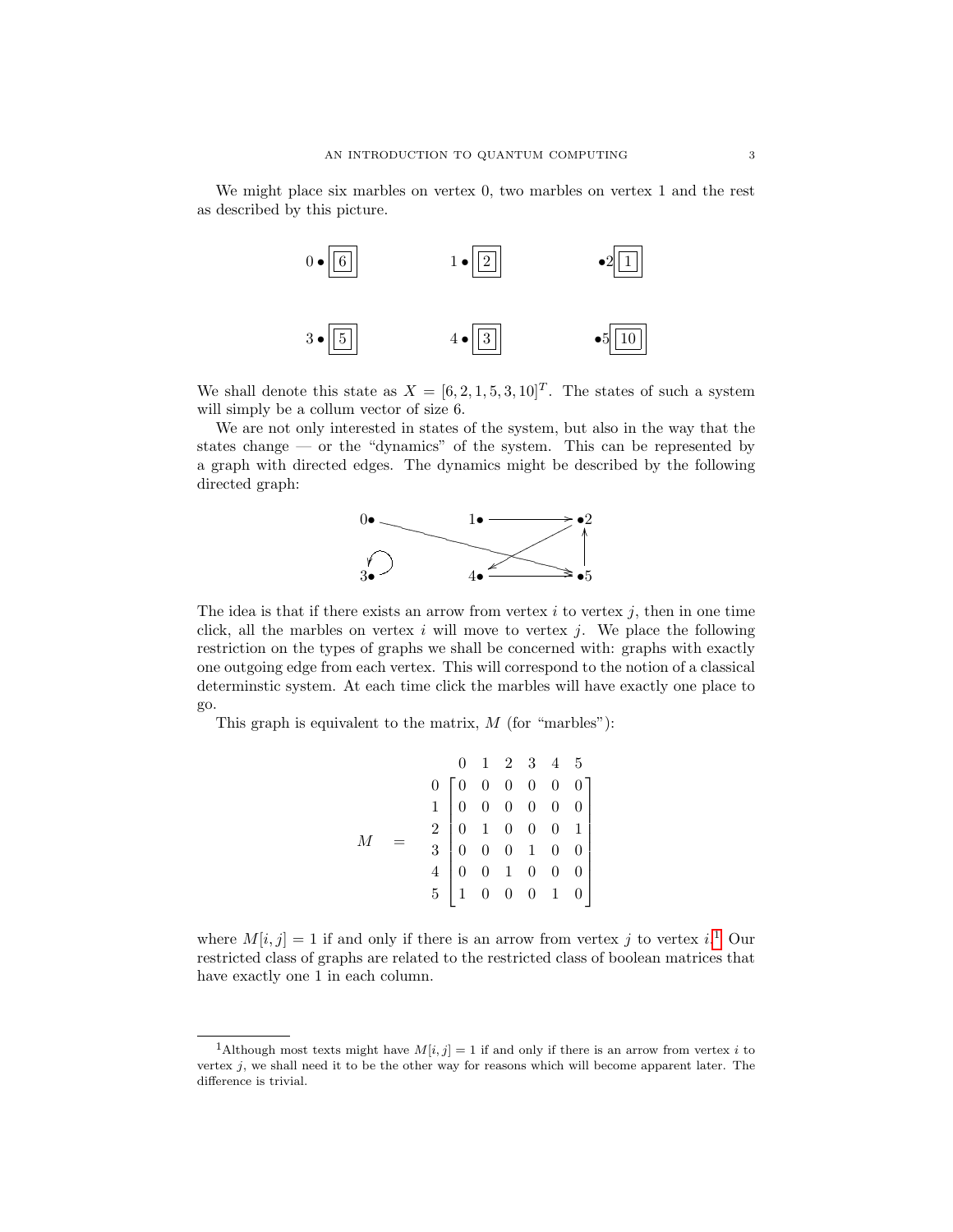Let us say we multiply M by a state of the system  $X = [6, 2, 1, 5, 3, 10]^T$ . Then we have

$$
MX = \begin{bmatrix} 0 & 0 & 0 & 0 & 0 & 0 \\ 0 & 0 & 0 & 0 & 0 & 0 \\ 0 & 1 & 0 & 0 & 0 & 1 \\ 0 & 0 & 0 & 1 & 0 & 0 \\ 0 & 0 & 1 & 0 & 0 & 0 \\ 1 & 0 & 0 & 0 & 1 & 0 \end{bmatrix} \begin{bmatrix} 6 \\ 2 \\ 1 \\ 5 \\ 3 \\ 10 \end{bmatrix} = \begin{bmatrix} 0 \\ 0 \\ 12 \\ 5 \\ 1 \\ 9 \end{bmatrix} = Y
$$

What does this correspond to? If  $X$  describes the state of the system at time  $t$ , then Y is the state at time  $t + 1$ , i.e., after one time click. We can see this clearly by looking at the formula for matrix multiplication:

$$
Y[i] = (M \star X)[i] \quad = \quad \sum_{k=0}^{5} M[i, k] X[k].
$$

In plain English, this states that the number of marbles that will reach vertex  $i$  after one time step is the sum of all the marbles that are on vertices with edges connecting to vertex  $i$ . Notice that the top two entries of  $Y$  are zero. This corresponds to the fact that there are no arrows going to vertex 0 or 1.

In general if  $X = [x_0, x_1, \ldots, x_{n-1}]^T$  is a column vector corresponding to having  $x_i$  marbles on vertex i, M is a n by n Boolean matrix, and if  $MX = Y$  where  $Y = [y_0, y_1, \dots, y_{n-1}]^T$ , then there are  $y_j$  marbles on vertex j in one time click. M is thus a way of describing how the state of the marbles can change from time  $t$  to time  $t + 1$ .

As we shall soon see, (finite dimensional) quantum mechanics works in the same way. States of a system are represented by column vectors and the way in which the system changes in one time click is represented by matrices. Multiplying a matrix with a column vector yields a new state of the system. Quantum mechanics explores the way states of similar systems evolve over time.

Returning to our marbles, let's multiply M by itself.  $MM = M^2$ . However, since our entries are Boolean, we shall multiply the matrices as Boolean, i.e.,  $1 + 1 =$  $1 \vee 1 = 1.$ 

|  |  |  |  | $\begin{bmatrix} 0 & 0 & 0 & 0 & 0 & 0 \end{bmatrix}$ $\begin{bmatrix} 0 & 0 & 0 & 0 & 0 & 0 \end{bmatrix}$                                                                                                                                                                                                              |  |  |  |             |  |  | $\begin{bmatrix} 0 & 0 & 0 & 0 & 0 & 0 \end{bmatrix}$          |
|--|--|--|--|--------------------------------------------------------------------------------------------------------------------------------------------------------------------------------------------------------------------------------------------------------------------------------------------------------------------------|--|--|--|-------------|--|--|----------------------------------------------------------------|
|  |  |  |  | $0$ 0 0 0 0 0 $\begin{vmatrix} 0 & 0 & 0 & 0 \\ 0 & 0 & 0 & 0 \\ 0 & 0 & 0 & 0 \\ 0 & 0 & 0 & 0 \\ 0 & 0 & 0 & 0 \\ 0 & 0 & 0 & 0 \\ 0 & 0 & 0 & 0 \\ 0 & 0 & 0 & 0 \\ 0 & 0 & 0 & 0 \\ 0 & 0 & 0 & 0 \\ 0 & 0 & 0 & 0 \\ 0 & 0 & 0 & 0 & 0 \\ 0 & 0 & 0 & 0 & 0 \\ 0 & 0 & 0 & 0 & 0 \\ 0 & 0 & 0 & 0 & 0 \\ 0 & 0 & 0$ |  |  |  | 0 0 0 0 0 0 |  |  |                                                                |
|  |  |  |  | $0$ 1 0 0 0 1     0 1 0 0 0 1                                                                                                                                                                                                                                                                                            |  |  |  |             |  |  | 1 0 0 0 1 0                                                    |
|  |  |  |  | $0 \t0 \t0 \t1 \t0 \t0 \t0 \t0 \t0 \t0 \t1 \t0 \t0$                                                                                                                                                                                                                                                                      |  |  |  |             |  |  | $\begin{array}{ccccccccc}\n0 & 0 & 0 & 1 & 0 & 0\n\end{array}$ |
|  |  |  |  | $0 \t0 \t1 \t0 \t0 \t0 \t1 \t0 \t0 \t1 \t0 \t0 \t0$                                                                                                                                                                                                                                                                      |  |  |  |             |  |  | $0 \t1 \t0 \t0 \t0 \t1$                                        |
|  |  |  |  | $1 0 0 1 0$ $1 \t 0 1 0 0 0 1 0$                                                                                                                                                                                                                                                                                         |  |  |  |             |  |  | $0\quad 0\quad 1\quad 0\quad 0\quad 0$                         |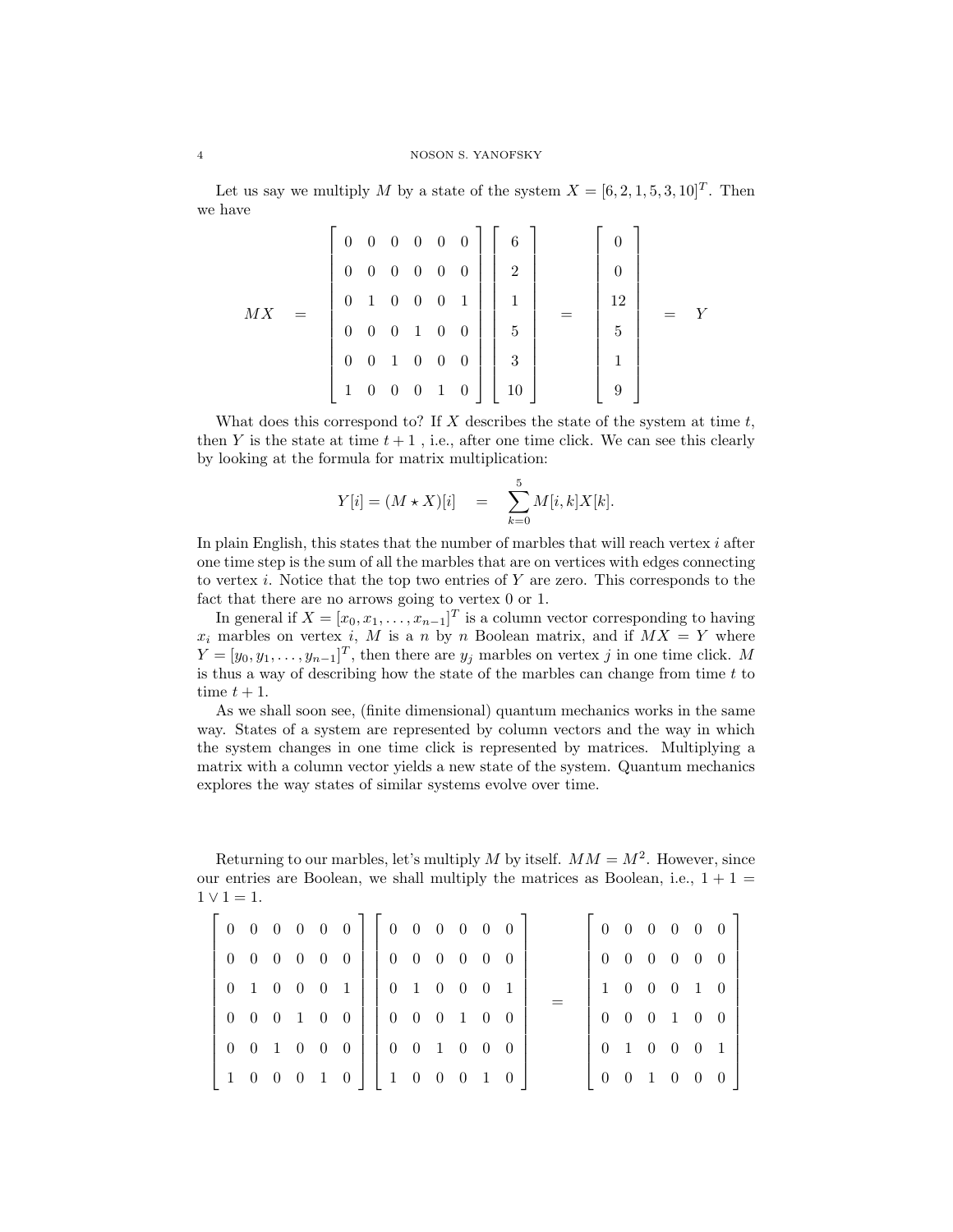Looking at the formula for Boolean matrix multiplication

$$
M^{2}[i,j] = \bigvee_{k=0}^{n-1} M[i,k] \wedge M[k,j]
$$

we can see that this formula really shows us how to go from vertex  $i$  to vertex i in two time clicks.

And so we have that

 $M^2[i, j] = 1$  if and only if there is a path of length 2 from vertex j to vertex i. For an arbitrary  $k$  we have

 $M^k[i,j] =$ 1 if and only if there is a path of length  $k$  from vertex  $j$  to vertex  $i$ .

In general, multiplying an  $n \times n$  matrix by itself several times will correspond to the whether there is a path after several time clicks. Consider  $X =$  $[x_0, x_1, \ldots, x_{n-1}]^T$  to be the state where one has  $x_0$  marbles on vertex 0,  $x_1$  marbles on vertex 1, ...,  $x_{n-1}$  marbles on vertex  $n-1$ . Then, after k steps, the state of the marbles is Y where  $Y = [y_0, y_1, \dots, y_{n-1}]^T = M^k X$ . In other words,  $y_j$  is the number of marbles on vertex  $j$  after  $k$  steps.

In quantum mechanics, if there are two or more matrices or operators that manipulate states, then the action of one followed by another is described by their matrix product. We shall take different states of systems and multiply the states by various matrices (of the appropriate type) to obtain other states. These other states will again be multiplied by other matrices until we attain the desired state.

<span id="page-4-0"></span>1.2. Classical Probabilistic Systems. In quantum mechanics, neither the state of a system nor the dynamics of a system are deterministic. There is an indeterminacy in our knowledge of a state. Furthermore, the states change with probabilistic laws as opposed to deterministic laws. That means that states do not change in set ways. Rather, the laws are given by stating that states will change from one state to another state with a certain likelihood.

In order to capture these probabilistic scenarios, let us generalize what we did in the last subsection. Instead of dealing with a bunch of marbles moving around, we shall deal with a single marble. The state of the system will tell us the probabilities of the single marble being on each vertex. For a three-vertex graph, a typical state might look like this  $X = \begin{bmatrix} \frac{1}{5}, \frac{3}{10}, \frac{1}{2} \end{bmatrix}$  $\frac{1}{2}$ ]<sup>T</sup>. This will correspond to the fact that there is a one-fifth<sup>[2](#page-4-1)</sup> chance that the marble is on vertex 0; a three-tenth chance that the marble is on vertex 1; and a half chance that the marble is on vertex 2. Since the marble must be somewhere on the graph, the sum of the probabilities is 1.

We must generalize the dynamics as well. Rather than exactly one arrow leaving each vertex, we will have several arrows leaving each vertex with non-negative real numbers between 0 and 1 as weights. These weights will describe the probability of the single marble going from one vertex to another in one time click. We shall restrict our attention to weighted graphs that satisfy the following two conditions: a) the sum of all the weights leaving a vertex is 1 and b) the sum of all the weights entering a vertex is 1. This will correspond to the fact that a marble must go someplace (there might be loops) and a marble must come from someplace. An example of such a graph is

<span id="page-4-1"></span><sup>&</sup>lt;sup>2</sup>Although the theory works with any  $r \in [0, 1]$ , we shall deal only with fractions.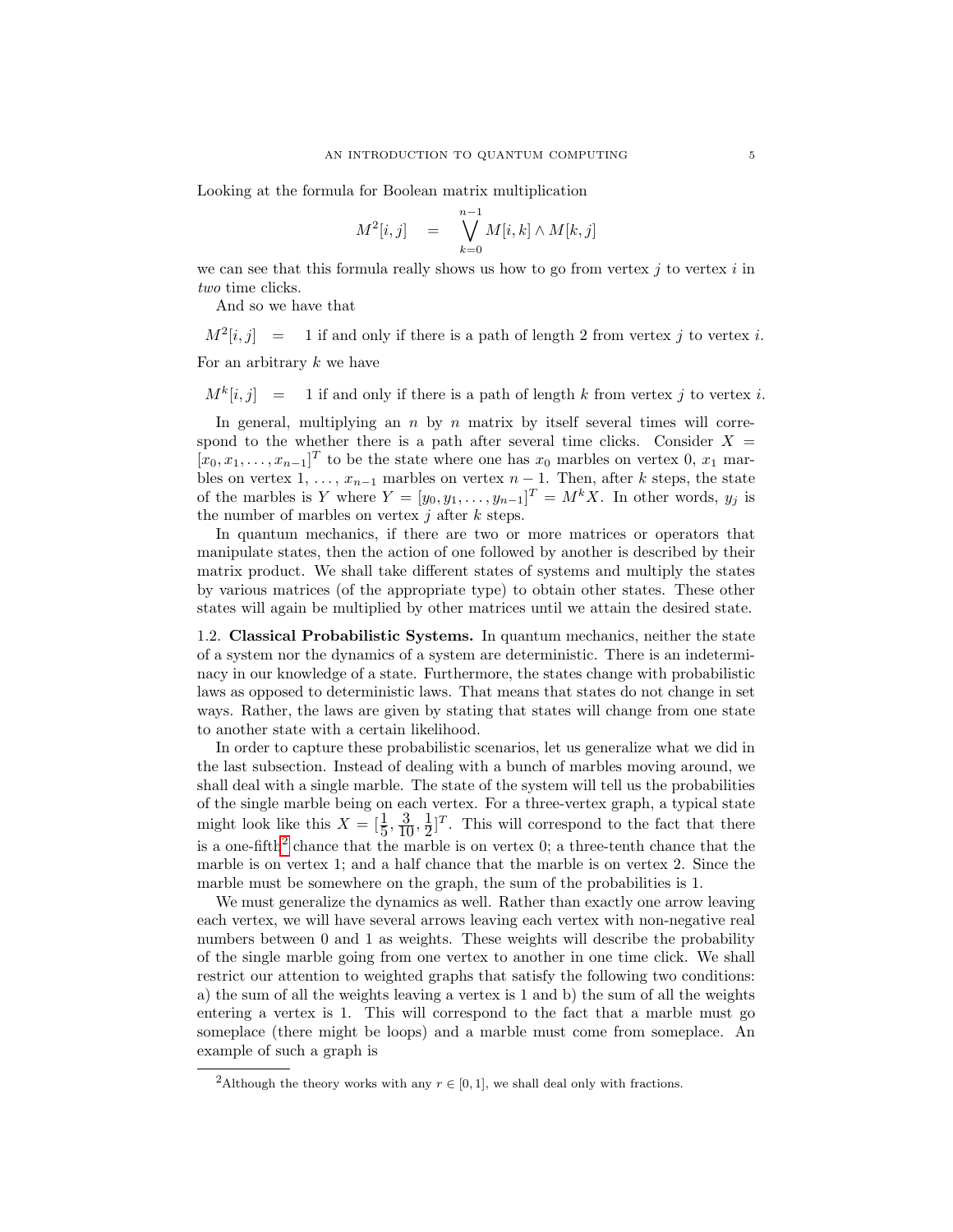

The matrix for this graph is

$$
M = \begin{bmatrix} 0 & \frac{1}{6} & \frac{5}{6} \\ \frac{1}{3} & \frac{1}{2} & \frac{1}{6} \\ \frac{2}{3} & \frac{1}{3} & 0 \end{bmatrix}
$$

The adjacency matrices for our graphs will have non-negative real entries where the sums of the rows and the sums of the columns are all 1. Such matrices are called "doubly stochastic matrices."

Let us see how the states interact with the dynamics. Suppose we have a state  $X=\begin{bmatrix} \frac{1}{6} \end{bmatrix}$  $\frac{1}{6}, \frac{1}{6}$  $\frac{1}{6}, \frac{2}{3}$ 3  $\left[\right]^{T}$ . We will calculate how a state changes:  $MX = Y$ 

|               | តិ        | $\frac{5}{6}$ | $\bar{6}$     | $\frac{21}{36}$ |
|---------------|-----------|---------------|---------------|-----------------|
| $\bar{3}$     | $\bar{2}$ | $\frac{1}{6}$ | $\bar{6}$     | $\frac{9}{36}$  |
| $\frac{2}{3}$ | $\bar{3}$ |               | $\frac{2}{9}$ | $\frac{6}{36}$  |

Notice that the sum of the entries of  $Y$  is 1. If we have  $X$  expressing the probability of the position of a marble, and  $M$  expressing the probability of the way the marble moves around, then  $MX = Y = \left[\frac{21}{36}, \frac{9}{36}, \frac{6}{36}\right]^T$  is to be interpreted as expressing the probability of the marble's location after moving. In other words, if  $X$  is the probability of the marble at time t, then  $MX$  is the probability of the marble at time  $t + 1$ .

If M is an n by n doubly stochastic matrix and X is an n by 1 column vector whose entries sum to 1, then  $M^k X = Y$  can be interpreted as expressing the probability of the position of a marble after  $k$  time clicks. That is, if  $X =$  $[x_0, x_1, \ldots, x_{n-1}]^T$  means that there is an  $x_i$  chance that a marble is on vertex i, then  $M^k X = Y = [y_0, y_1, \dots, y_{n-1}]^T$  means that after k time clicks, there is a  $y_j$ chance that the marble is on vertex  $j$ .

We are not constrained to multiply  $M$  by itself. We may also multiply  $M$  by another doubly stochastic matrix. Let  $M$  and  $N$  be two  $n$  by  $n$  doubly stochastic matrices.  $M \star N$  will then describe a probability transition of going from time t to  $t + 1$  to  $t + 2$ .

In quantum computers, quantum systems are generally in a probabilistic state. Manipulating the system will correspond to multiplying the state by matrices. Each time click will correspond to one matrix multiplication. At the end of the computation, the resulting vector will describe the state of the system.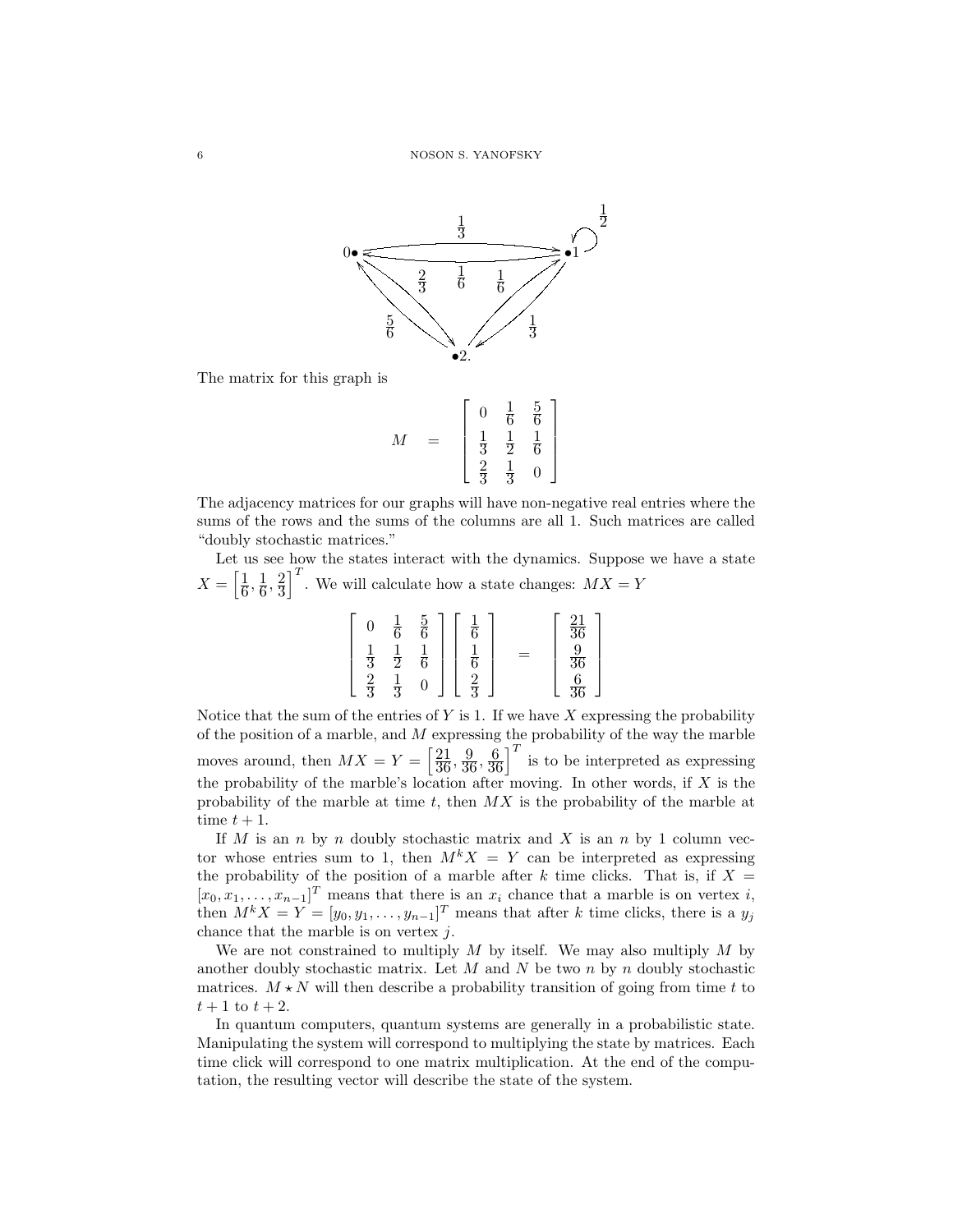Before moving on to the next section, we shall examine an interesting example. This shall be known as the "probabilistic double slit experiment." Consider the following picture of a shooting gun.



FIGURE 1. Double slit experiment with bullets.

There are two slits in the wall. The shooter is a good enough shot to always get the bullets through one of the two slits. There is a 50-50 chance of which slit the bullet will go through. Once a bullet is through a slit, there are three targets to the right of each slit that the bullet can hit with equal probability. The middle target can get hit in one of two ways: from the top slit going down, or from the bottom slit going up. It is assumed that it takes the bullet one time click to go from the gun to the wall and one time click to go from the wall to the targets. The picture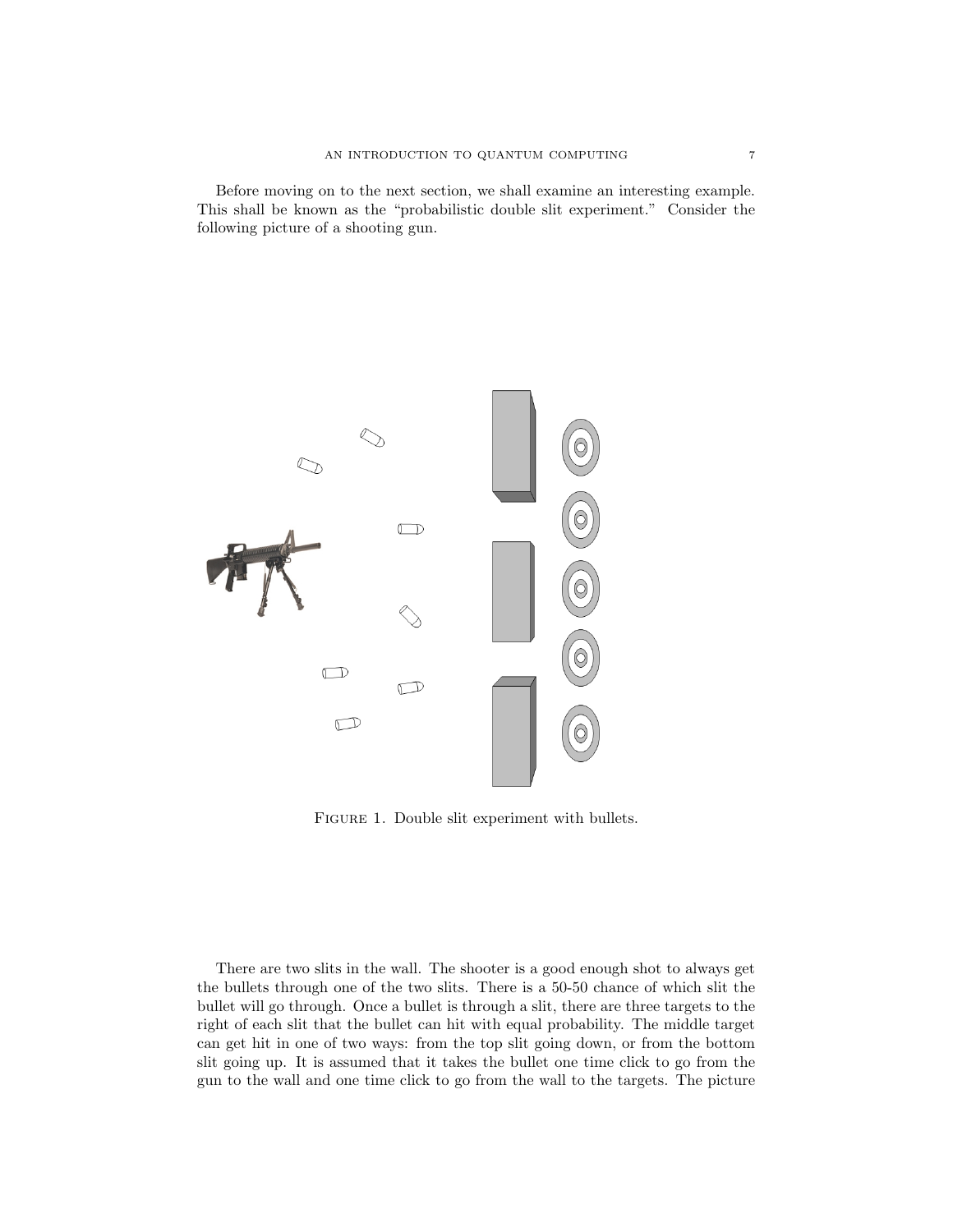correspond to the following weighted graph.



Notice that the vertex marked 5 can receive bullets from either of the two slits. Corresponding to this graph is the matrix  $B$  (for "bullets")

|  |                  |                                                                                                              |                                   |                                             |                  |                  |                  | $0 \t 0 \t 0 \t 0 \t 0 \t 0 \t 0$ |  |
|--|------------------|--------------------------------------------------------------------------------------------------------------|-----------------------------------|---------------------------------------------|------------------|------------------|------------------|-----------------------------------|--|
|  | $\frac{1}{2}$    | $\overline{0}$                                                                                               |                                   | $\begin{matrix} 0 & 0 & 0 & 0 \end{matrix}$ |                  |                  | $\overline{0}$   | $\boldsymbol{0}$                  |  |
|  | $\frac{1}{2}$    | $\overline{0}$                                                                                               | $\overline{0}$                    |                                             | $0 \quad 0$      | $\boldsymbol{0}$ | $\boldsymbol{0}$ | $\boldsymbol{0}$                  |  |
|  |                  |                                                                                                              |                                   |                                             |                  |                  | $\overline{0}$   | $\boldsymbol{0}$                  |  |
|  |                  | $\begin{array}{ccccccccc} 0 & \frac{1}{3} & 0 & 1 & 0 & 0 \\ 0 & \frac{1}{3} & 0 & 0 & 1 & 0 \\ \end{array}$ |                                   |                                             |                  |                  | $\boldsymbol{0}$ | $\boldsymbol{0}$                  |  |
|  | $\overline{0}$   |                                                                                                              | $\frac{1}{3}$ $\frac{1}{3}$ 0 0 1 |                                             |                  |                  | $\overline{0}$   | $\boldsymbol{0}$                  |  |
|  | $\boldsymbol{0}$ | $\overline{0}$                                                                                               |                                   | $\frac{1}{3}$ 0                             | $\overline{0}$   | $\overline{0}$   | $1 -$            | $\boldsymbol{0}$                  |  |
|  |                  | $\overline{0}$                                                                                               | $\frac{1}{3}$                     | $\overline{0}$                              | $\boldsymbol{0}$ | $\boldsymbol{0}$ | $\boldsymbol{0}$ | $\mathbf{1}$                      |  |

In words,  $B$  describes the way a bullet will move after one time click.<sup>[3](#page-7-0)</sup>

<span id="page-7-0"></span> $^3$  The matrix  $\boldsymbol{B}$  is not a doubly stochastic matrix. The sum of the weights entering vertex  $0$ is not 1. The sum of weights leaving vertices 3, 4, 5, 6, and 7 are more than 1. This fact should not bother you. We are interested in demonstrating the way probabilities behave with respect to these matrices.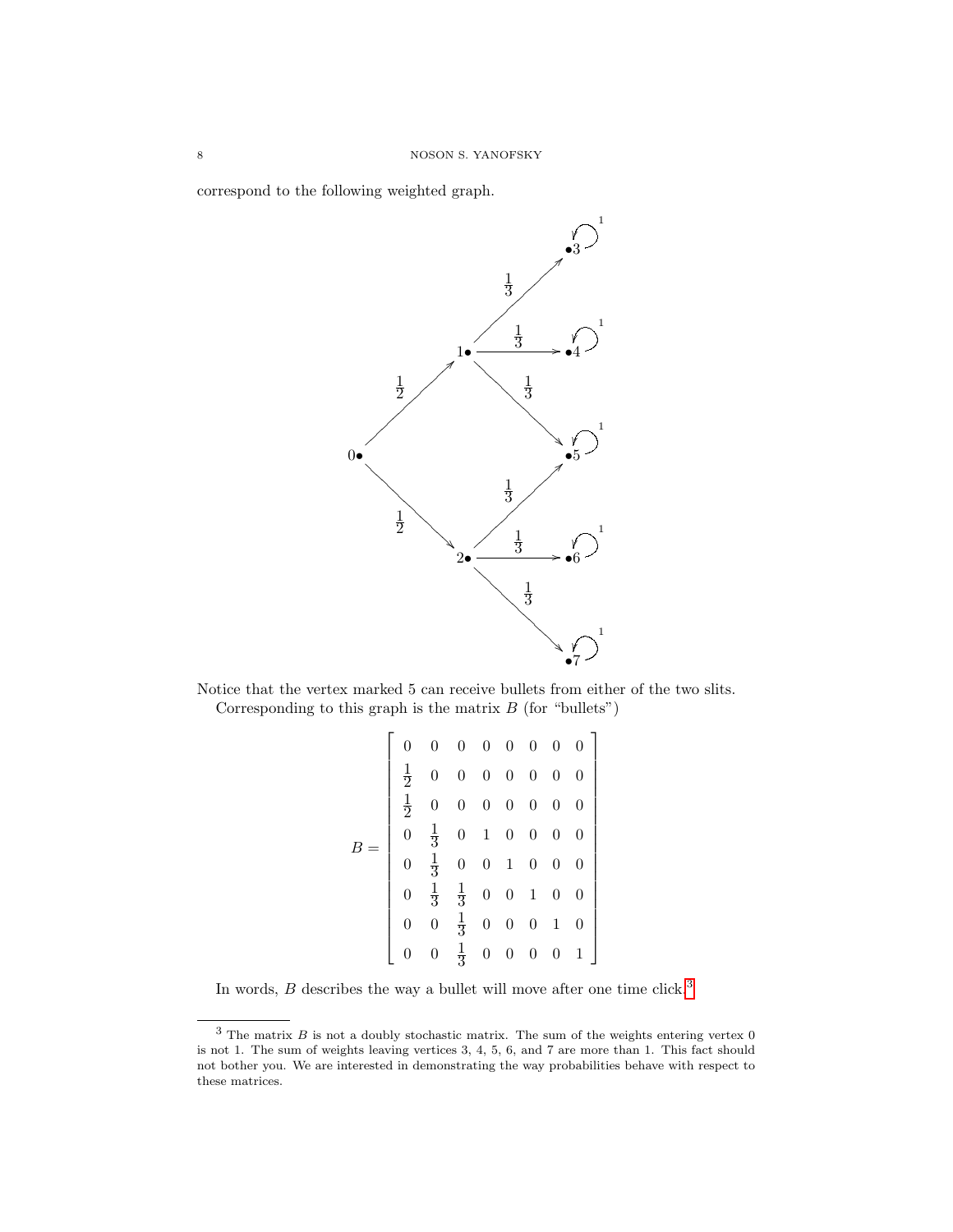Let us calculate the probabilities for the bullet's position after two time clicks.

$$
B \star B = B^2 = \begin{bmatrix} 0 & 0 & 0 & 0 & 0 & 0 & 0 & 0 \\ 0 & 0 & 0 & 0 & 0 & 0 & 0 & 0 \\ 0 & 0 & 0 & 0 & 0 & 0 & 0 & 0 \\ \frac{1}{6} & \frac{1}{3} & 0 & 1 & 0 & 0 & 0 & 0 \\ \frac{1}{6} & \frac{1}{3} & 0 & 0 & 1 & 0 & 0 & 0 \\ \frac{1}{6} & 0 & \frac{1}{3} & 0 & 0 & 1 & 0 & 0 \\ \frac{1}{6} & 0 & \frac{1}{3} & 0 & 0 & 0 & 1 & 0 \\ \frac{1}{6} & 0 & \frac{1}{3} & 0 & 0 & 0 & 0 & 1 \end{bmatrix}
$$

So  $B<sup>2</sup>$  indicates the probabilities of the bullet's position after two time clicks.

If we are sure that we start with the bullet in position 0, i.e.,  $X = [1, 0, 0, 0, 0, 0, 0, 0]^T$ , then, after two time clicks, the state of the bullets will be

$$
B^{2}X = [0, 0, 0, \frac{1}{6}, \frac{1}{6}, \frac{1}{3}, \frac{1}{6}, \frac{1}{6}]^{T}
$$

The key idea is to notice that  $B^2[5,0] = \frac{1}{6} + \frac{1}{6}$  $\frac{1}{6} = \frac{1}{3}$  $\frac{1}{3}$  because the bullets start from position 0, then there are two possible ways of the bullet getting to position 5. The possibilities sum to  $\frac{1}{3}$ . This is what we would expect. We shall revisit this example in the next subsection where strange things start happening!

<span id="page-8-0"></span>1.3. Quantum Systems. We are now ready to leave the world of classical probabilities and enter the world of the quantum. One of the central facts about quantum mechanics is that complex numbers play a major role in the calculations. Probabilities of states and transitions are not given as a real numbers p between 0 and 1. Rather, they are given is a complex numbers c such that  $|c|^2$  is a real number<sup>[4](#page-8-1)</sup> between 0 and 1.

What is the difference how the probabilities are given? What does it matter if a probability is given as a real number between 0 and 1, or as a complex number whose modulus squared is a real number between 0 and 1? The difference is — and this is the core of quantum theory — that real number probabilities can be added to obtain larger real numbers. In contrast, complex numbers can cancel each other and lower their probability. In detail, if  $p_1$  and  $p_2$  are two real numbers between 0 and 1, then  $(p_1 + p_2) \geq p_1$  and  $(p_1 + p_2) \geq p_2$ . Now let's look at the complex case. Let  $c_1$  and  $c_2$  be two complex numbers with their squares of modulus  $|c_1|^2$ and  $|c_2|^2$ .  $|c_1 + c_2|^2$  need not be bigger then  $|c_1|^2$  and it also does not need to be bigger than  $|c_2|^2$ .

For example<sup>[5](#page-8-2)</sup>, if  $c_1 = 5 + 3i$  and  $c_2 = -3 - 2i$ , then  $|c_1|^2 = 34$  and  $|c_2|^2 = 13$ but  $|c_1 + c_2|^2 = |2 + i|^2 = 5$ . 5 is less than 34 and 5 is less than 13.

<span id="page-8-1"></span>We remind the reader that if  $c = a + bi$  is a complex number, then its modulus is  $|c| = \sqrt{a^2 + b^2}$ and  $|c|^2 = a^2 + b^2$ .

<span id="page-8-2"></span> $5$ The important point here is that the modulus squared is positive. For simplicity of calculations, we have chosen easy complex numbers.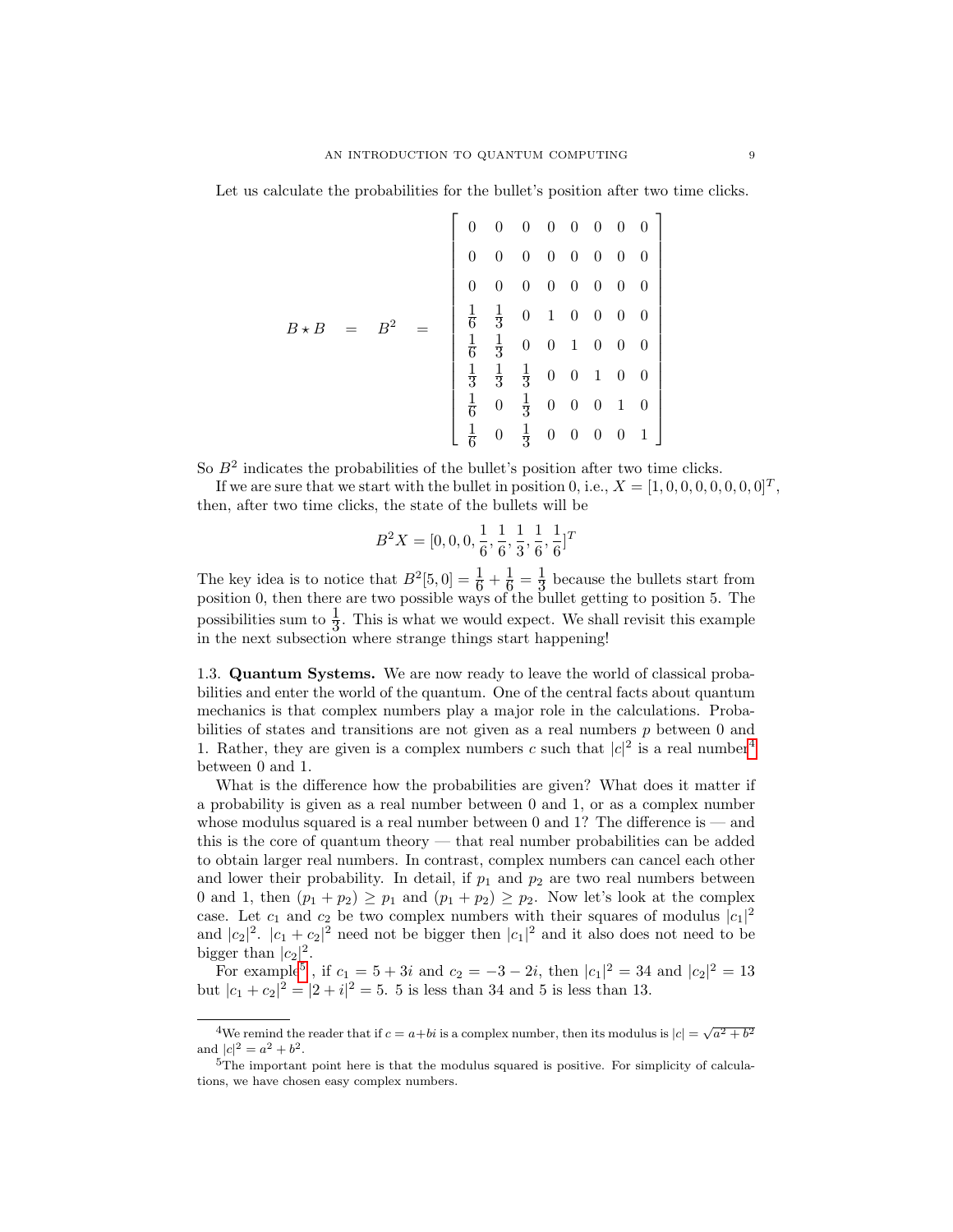This possibility of canceling out complex numbers corresponds to something called "interference" in quantum mechanics. One complex number might interfere with another. It is one of the most important ideas in quantum theory.

Let us generalize our states and graphs from the previous subsection. Rather than insisting that the sum of the entries in the column vector is 1, we insist that the sum of the modulus squared of the entries is 1. This makes sense since we are considering the probability as the modulus squared.

For dynamics, rather than talking about graphs with real number weights, we shall talk about graphs with complex number weights. Instead of insisting that the adjacency matrix of such a graph be a doubly stochastic matrix, we ask instead that the adjacency matrix be unitary.[6](#page-9-0)

For example, consider the graph



The corresponding unitary adjacency matrix is

$$
U = \begin{bmatrix} \frac{1}{\sqrt{2}} & \frac{1}{\sqrt{2}} & 0 \\ \frac{-i}{\sqrt{2}} & \frac{i}{\sqrt{2}} & 0 \\ 0 & 0 & i \end{bmatrix}.
$$

Unitary matrices are related to doubly stochastic matrices as follows. The modulus squared of the all the complex entries in  $U$  forms a doubly stochastic matrix. The *i*, *j*th element in U is denoted  $U[i, j]$ , and its modulus squared is denoted  $|U[i, j]|^2$ . By abuse of notation, we shall denote the entire matrix of modulus squares as  $|U[i,j]|^2$ :

$$
|U[i,j]|^2 = \begin{bmatrix} \frac{1}{2} & \frac{1}{2} & 0 \\ \frac{1}{2} & \frac{1}{2} & 0 \\ 0 & 0 & 1 \end{bmatrix}.
$$

It is easy to see that this is a doubly stochastic matrix.

<span id="page-9-0"></span><sup>&</sup>lt;sup>6</sup>Let us just remember: a matrix U is unitary if  $U \star U^{\dagger} = I = U^{\dagger} \star U$ . The adjoint of U, denoted as  $U^{\dagger}$ , is defined as  $U^{\dagger} = (\overline{U})^T = (\overline{U^T})$  or  $U^{\dagger}[j,k] = \overline{U[k,j]}$ .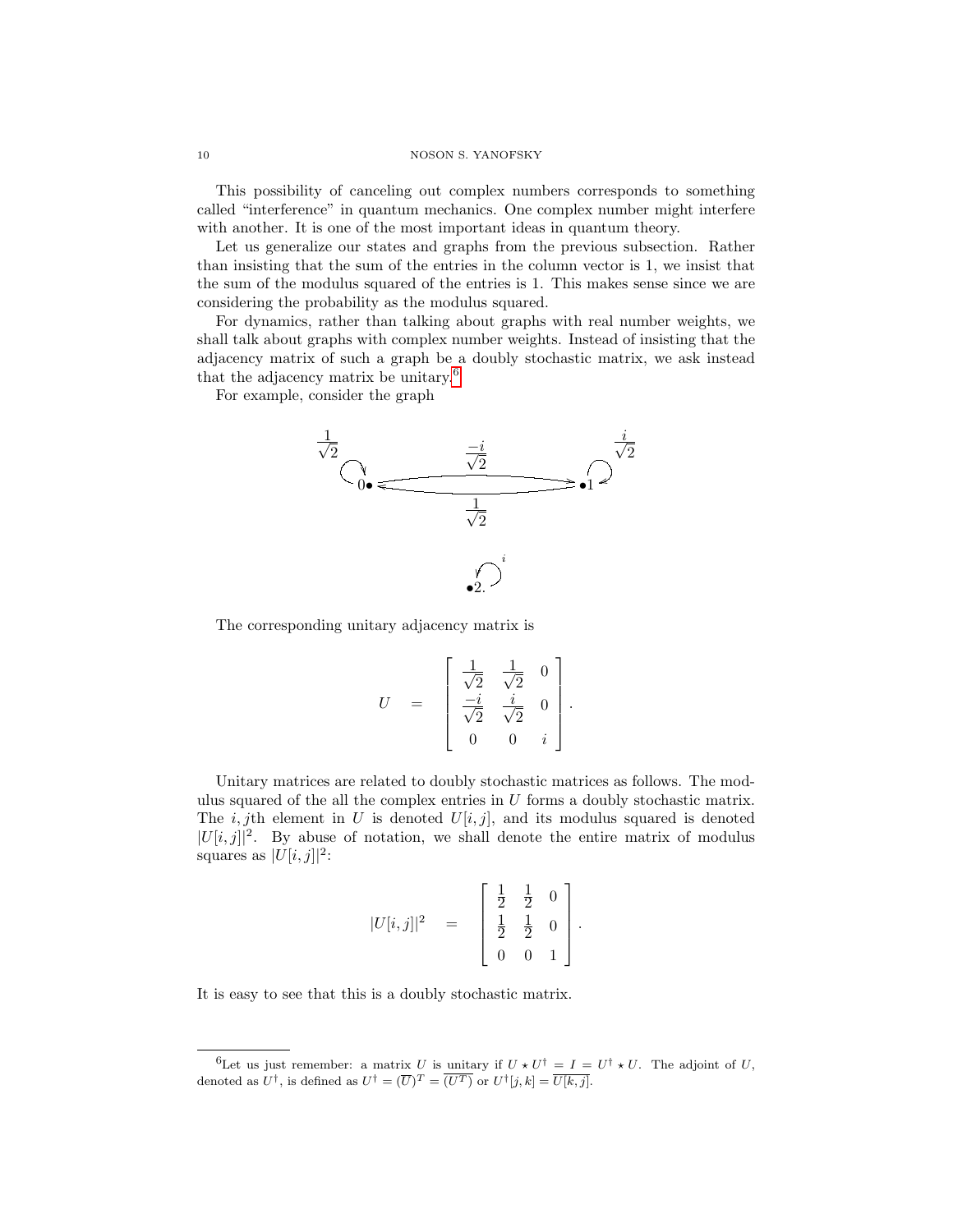From this graph-theoretic point of view, it is easy to see what unitary means: the conjugate transpose of the U matrix is

$$
U^{\dagger} = \begin{bmatrix} \frac{1}{\sqrt{2}} & \frac{i}{\sqrt{2}} & 0 \\ \frac{1}{\sqrt{2}} & \frac{-i}{\sqrt{2}} & 0 \\ 0 & 0 & -i \end{bmatrix}.
$$

This matrix corresponds to the graph



If U is the matrix that takes a state from time t to time  $t+1$ , then  $U^{\dagger}$  is the matrix that takes a state from time t to time  $t-1$ . If we multiply U and  $U^{\dagger}$ , we get the identity matrix  $I_3$  which corresponds to the graph



This means that if we perform some operation and then "undo" the operation, we will find ourselves in the same state as we began with probability 1. It is important to note that unitary does not only mean invertible. It means invertible in a very easy way, i.e., the inverse is the dagger of the matrix. This "invertibility" is again an important issue in quantum mechanics. Most of the dynamics will be invertible (except measurements).

In order to see the interference phenomenon and the related "superposition" phenomenon, we will revisit the double-slit experiment from the last subsection. Rather than looking at bullets, which are relatively large objects and hence adhere to the laws of classical physics, we shall look at microscopic objects such as photons that follow the laws of quantum physics. Rather than having a gun, we shall have a laser shoot photons through two slits as in figure 2.

Again we shall make the assumption that a photon will pass through one of the two slits. Each slit has a 50% chance of the photon going through it. To the left of each slit there are three measuring devices. It is assumed that it takes one time click to go from the laser to the slits and one time click to go from the slits to the targets. We are not interested in how large the slits are or how far the measuring positions are from the slits. Physicists are very adapt at calculating many different aspects of this experiment. We are only interested in the set-up.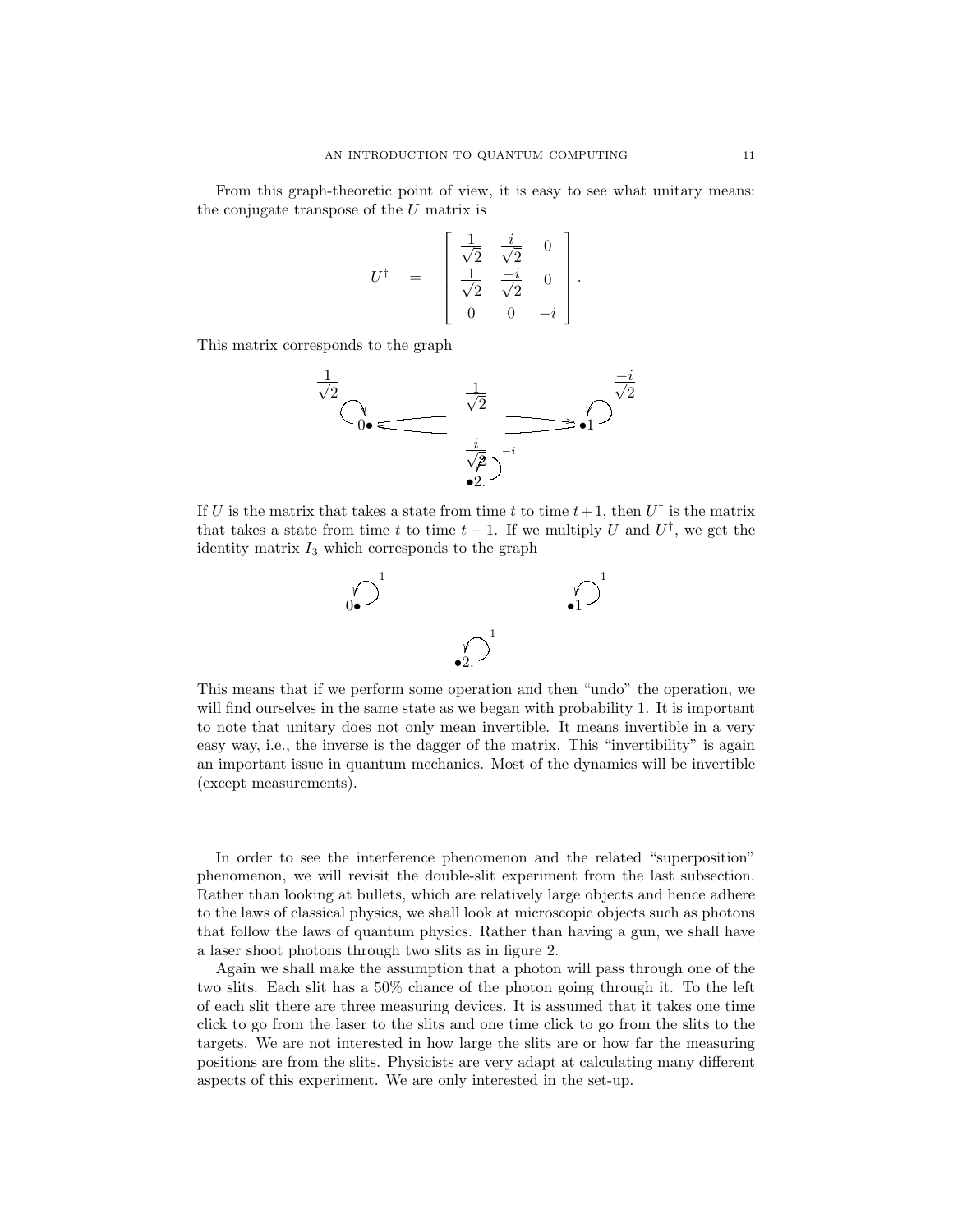

FIGURE 2. Double slit experiment with photons.

Consider the following weighted graph that describes the set-up of the experiment:

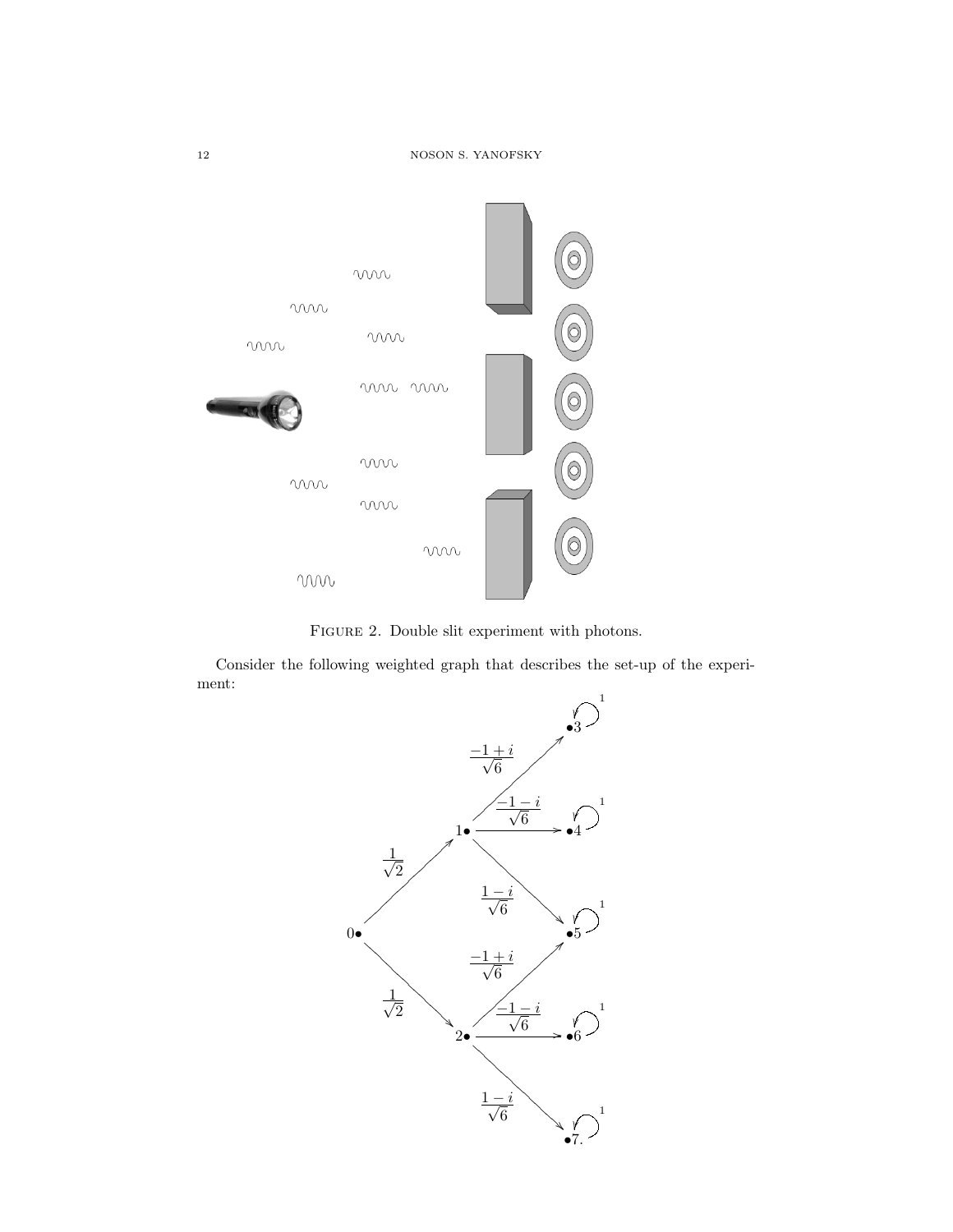The modulus squared of  $\frac{1}{\sqrt{2}}$  $\frac{1}{2}$  is  $\frac{1}{2}$ , which corresponds to the fact that there is a 50-50 chance of the photon going through either slit.  $\Bigg|$  $\pm 1 \pm i$ 6 2  $=\frac{1}{3}$  $\frac{1}{3}$  which corresponds to the fact that whichever slit the photon goes through, there is a  $\frac{1}{3}$  of a chance of its hitting any of the three measuring positions to the right of that slit. [7](#page-12-0)

The adjacency matrix for this graph is P (for "photons")<sup>[8](#page-12-1)</sup>

$$
P = \begin{bmatrix} 0 & 0 & 0 & 0 & 0 & 0 & 0 & 0 \\ \frac{1}{\sqrt{2}} & 0 & 0 & 0 & 0 & 0 & 0 & 0 \\ \frac{1}{\sqrt{2}} & 0 & 0 & 0 & 0 & 0 & 0 & 0 \\ 0 & \frac{-1+i}{\sqrt{6}} & 0 & 1 & 0 & 0 & 0 & 0 \\ 0 & \frac{-1-i}{\sqrt{6}} & 0 & 0 & 1 & 0 & 0 & 0 \\ 0 & \frac{1-i}{\sqrt{6}} & \frac{-1+i}{\sqrt{6}} & 0 & 0 & 1 & 0 & 0 \\ 0 & 0 & \frac{-1-i}{\sqrt{6}} & 0 & 0 & 0 & 1 & 0 \\ 0 & 0 & \frac{1-i}{\sqrt{6}} & 0 & 0 & 0 & 0 & 1 \end{bmatrix}.
$$

The modulus squared of the  $P$  matrix is exactly the same as the bullets matrix i.e.,  $|P[i, j]|^2$  $=$  B. Let us see what happens if we calculate the transitions

<span id="page-12-0"></span> $7$ The actual complex number weights are not our interest here. If we wanted to calculate the actual numbers, we would have to measure the width of the slits, the distance between the slits, the distance from the slits to the measuring devices etc. However, our goal here is to clearly demonstrate the interference phenomenon. And so we chose the above complex numbers simply because the modulus squared are exactly the same as the bullets case.

<span id="page-12-1"></span> ${}^{8}$ This matrix is not a unitary matrix. Looking carefully at row 0, one can immediately see that P is not unitary. In our graph, there is nothing entering vertex 0. The reason why this matrix fails to be unitary is because we have not put in all the arrows in our graph. There are many more possible ways the photon can travel in a real-life physical situation. In particular, the photon might go from the right to the left. The diagram and matrix would become too complicated if we put in all the transitions. We are simply trying to demonstrate the interference phenomenon and we can accomplish that even with a matrix that is not quite unitary.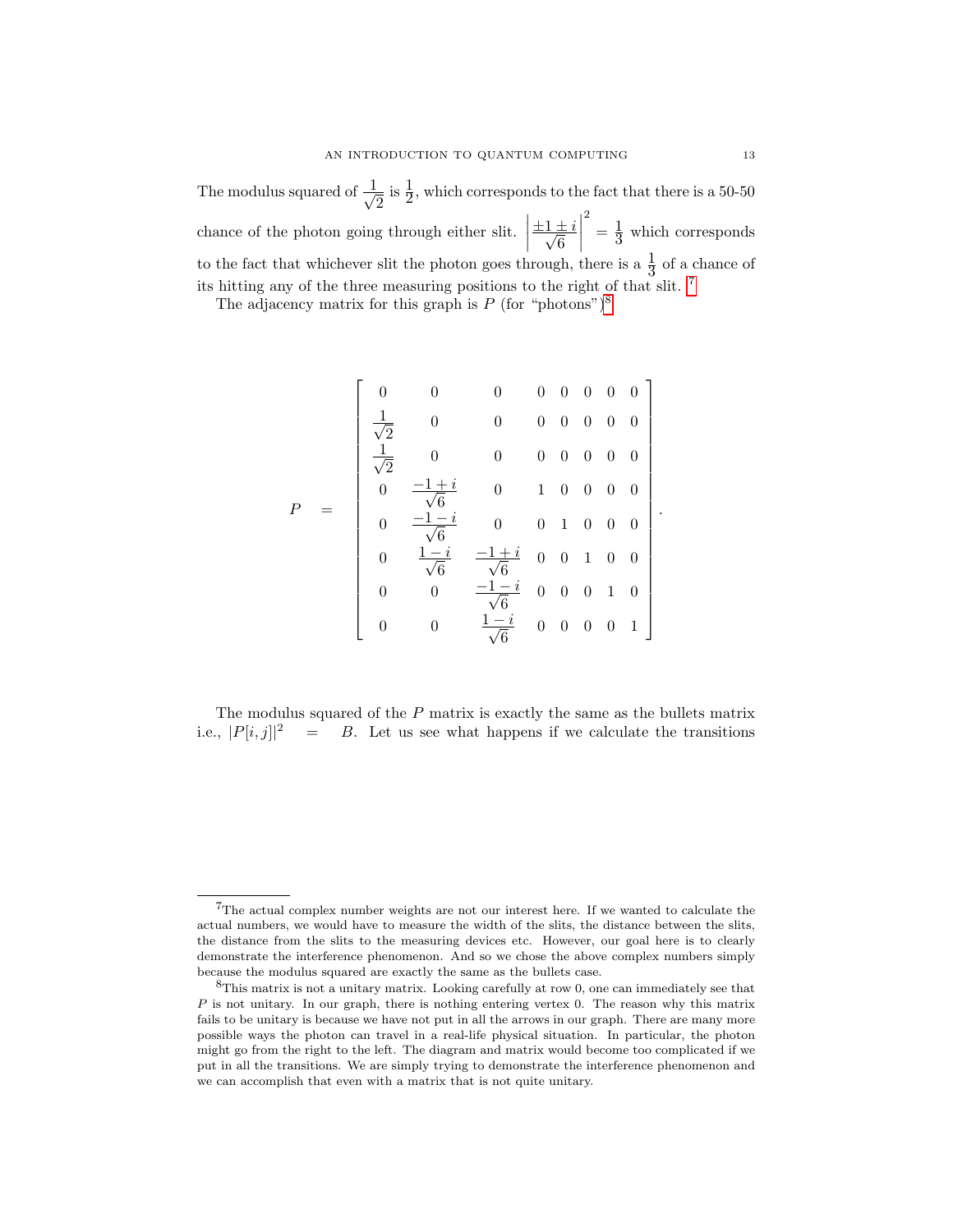h

.

matrix after two time clicks.

 $\mathbf{r}$ 

$$
P^{2} = \begin{bmatrix} 0 & 0 & 0 & 0 & 0 & 0 & 0 & 0 & 0 \\ 0 & 0 & 0 & 0 & 0 & 0 & 0 & 0 & 0 \\ 0 & 0 & 0 & 0 & 0 & 0 & 0 & 0 & 0 \\ \frac{-1+i}{\sqrt{12}} & \frac{-1+i}{\sqrt{6}} & 0 & 1 & 0 & 0 & 0 & 0 \\ \frac{-1-i}{\sqrt{12}} & \frac{-1-i}{\sqrt{6}} & 0 & 0 & 1 & 0 & 0 & 0 \\ 0 & \frac{-1+i}{\sqrt{6}} & \frac{1-i}{\sqrt{6}} & 0 & 0 & 1 & 0 & 0 \\ \frac{-1-i}{\sqrt{12}} & 0 & \frac{-1-i}{\sqrt{6}} & 0 & 0 & 0 & 1 & 0 \\ \frac{-1+i}{\sqrt{12}} & 0 & \frac{1-i}{\sqrt{6}} & 0 & 0 & 0 & 0 & 1 \end{bmatrix}
$$

How do we interpret this in terms of probability? Let us look at the modulus squared of each of the entries.

$$
|P^{2}[i,j]|^{2} = \begin{bmatrix} 0 & 0 & 0 & 0 & 0 & 0 & 0 & 0 \\ 0 & 0 & 0 & 0 & 0 & 0 & 0 & 0 \\ 0 & 0 & 0 & 0 & 0 & 0 & 0 & 0 \\ \frac{1}{6} & \frac{1}{3} & 0 & 1 & 0 & 0 & 0 & 0 \\ \frac{1}{6} & \frac{1}{3} & 0 & 0 & 1 & 0 & 0 & 0 \\ 0 & \frac{1}{3} & \frac{1}{3} & 0 & 0 & 1 & 0 & 0 \\ \frac{1}{6} & 0 & \frac{1}{3} & 0 & 0 & 0 & 1 & 0 \\ \frac{1}{6} & 0 & \frac{1}{3} & 0 & 0 & 0 & 0 & 1 \end{bmatrix}.
$$

This matrix is almost exactly the same as  $B^2$  but with one glaring difference.  $B^2[5,0] = \frac{1}{3}$  because of the two ways of starting at position 0 and ending at position 5. We added the nonnegative probabilities  $\frac{1}{6} + \frac{1}{6}$  $\frac{1}{6} = \frac{1}{3}$  $\frac{1}{3}$ . However with a photon that follows the laws of quantum mechanics, the complex numbers are added as opposed to their probabilities.

$$
\frac{1}{\sqrt{2}} \left( \frac{-1+i}{\sqrt{6}} \right) + \frac{1}{\sqrt{2}} \left( \frac{1-i}{\sqrt{6}} \right) = \frac{-1+i}{\sqrt{12}} + \frac{1-i}{\sqrt{12}} = \frac{0}{\sqrt{12}} = 0.
$$

Thus giving us  $|P^2[5,0]|^2=0$ . In other words, although there are two ways of a photon going from vertex 0 to vertex 5, there will be no photon at vertex 5.

How is one to understand this phenomenon? Physicists have a simple explanation for interference: waves. A familiar observation such as a pebble thrown into a pool of water will easily convince us that waves interfere, sometimes reinforcing each other, sometimes cancelling each other. In our experiment, photons are going through both slits at one time and they are canceling each other out at the middle measuring device. Thus, the double-slit experiment points to the wave-like nature of light.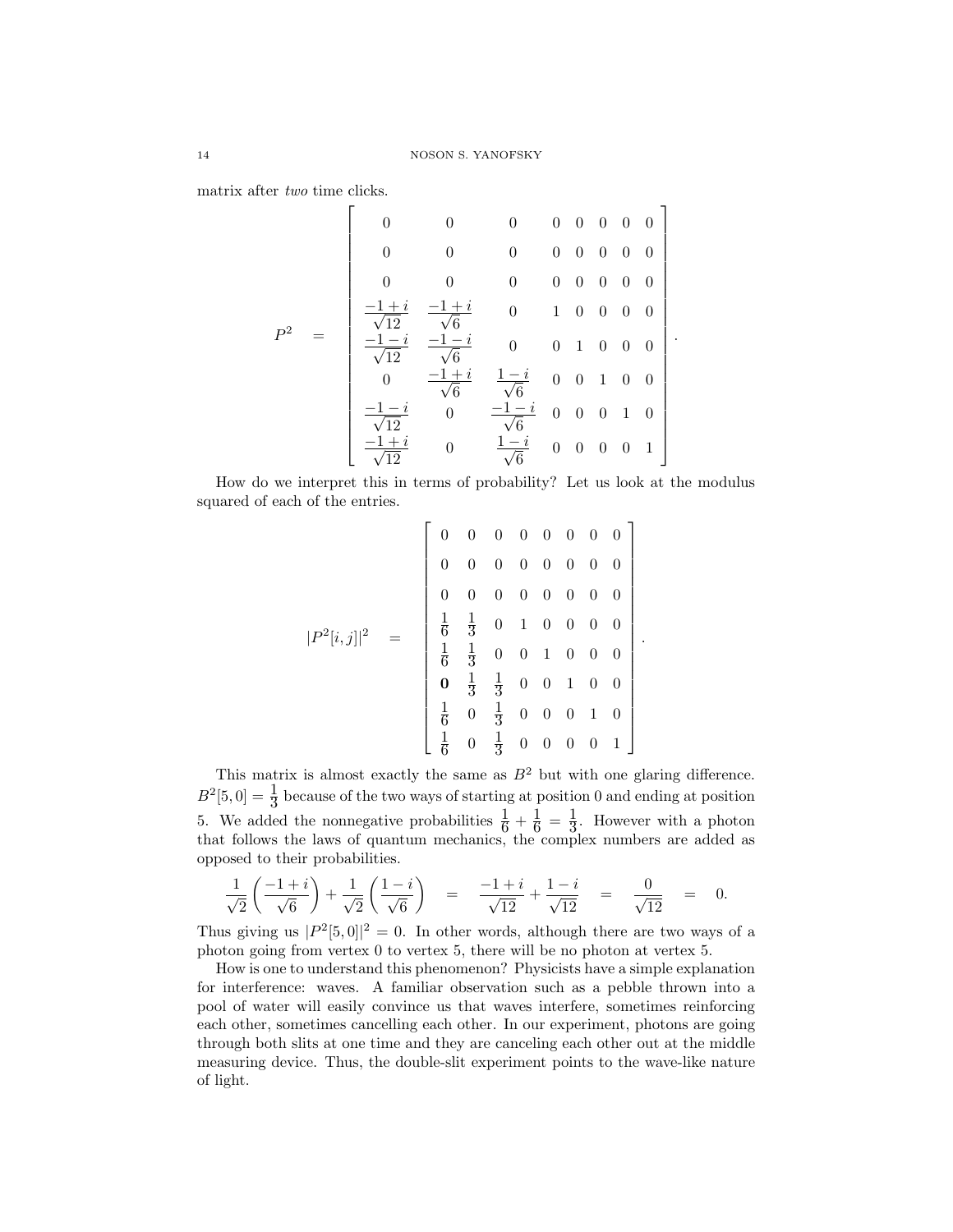The experiment can be done with only one photon shot out from vertex 0. This ensures that there will not be another wave for it to cancel out with. And yet, when only one photon goes through a slit, there is still an interference phenomenon. What is going on here?

The naive probabilistic interpretation of the position of the photon following the bullet metaphor of the previous subsection is thus not entirely adequate. Let the state of the system be given by  $X = [c_0, c_1, \ldots, c_{n-1}]^T \in \mathbb{C}^n$ . It is incorrect to say that the probability of the photon being in position k is  $|c_k|^2$ . Rather, a system in state X means that the particle is in all positions simultaneously. It is only after we measure the photon that the chances of it being found in position k is  $|c_k|^2$ . The photon (or its associated wave) goes through the top slit and the bottom slit simultaneously. And when the photon exits both slits, it can cancel *itself* out. A photon is not in a singe position, rather it is in many positions or a "superposition".

This might cause some justifiable disbelief. After all, we do not see things in a superposition of states. Our everyday experience tells us that things are in one position or (exclusive or!) another position. How can this be? The reason why we see particles in exactly one position is because we have performed a measurement. When we measure something at the quantum level, the quantum object that we have measured is no longer in a superposition of states, rather it collapses to a single classical state. So we have to redefine what a state of a quantum system means: A system in state  $X$  means that *after measuring* the photon it will be in position k with probability  $|c_k|^2$ .

What are we to make of these strange ideas? Are we really to believe them? Richard Feynman in discussing the double-slit experiment [?] (Vol. III, Page 1-1) waxes lyrical:

We choose to examine a phenomenon which is impossible, *absolutely* impossible, to explain in any classical way, and which has in it the heart of quantum mechanics. In reality, it contains the only mystery. We can not make the mystery go away by "explaining" how it works. We will just tell you how it works.

It is exactly this superposition of states that is the real power behind quantum computing. Classical computers are in one state at every moment. Quantum computers can be put in a superposition of states. Imagine putting a computer in many different classical states at one time and then processing with all the states. This is the ultimate in parallel processing! Such a computer can only be conceived in the quantum world.

<span id="page-14-0"></span>1.4. Combining Systems. Quantum mechanics can also deal with systems that have more than one part. In this subsection we learn how to combine several systems into one. We shall talk about combining classical probabilistic systems. However, whatever is stated about classical probabilistic systems is also true for quantum systems.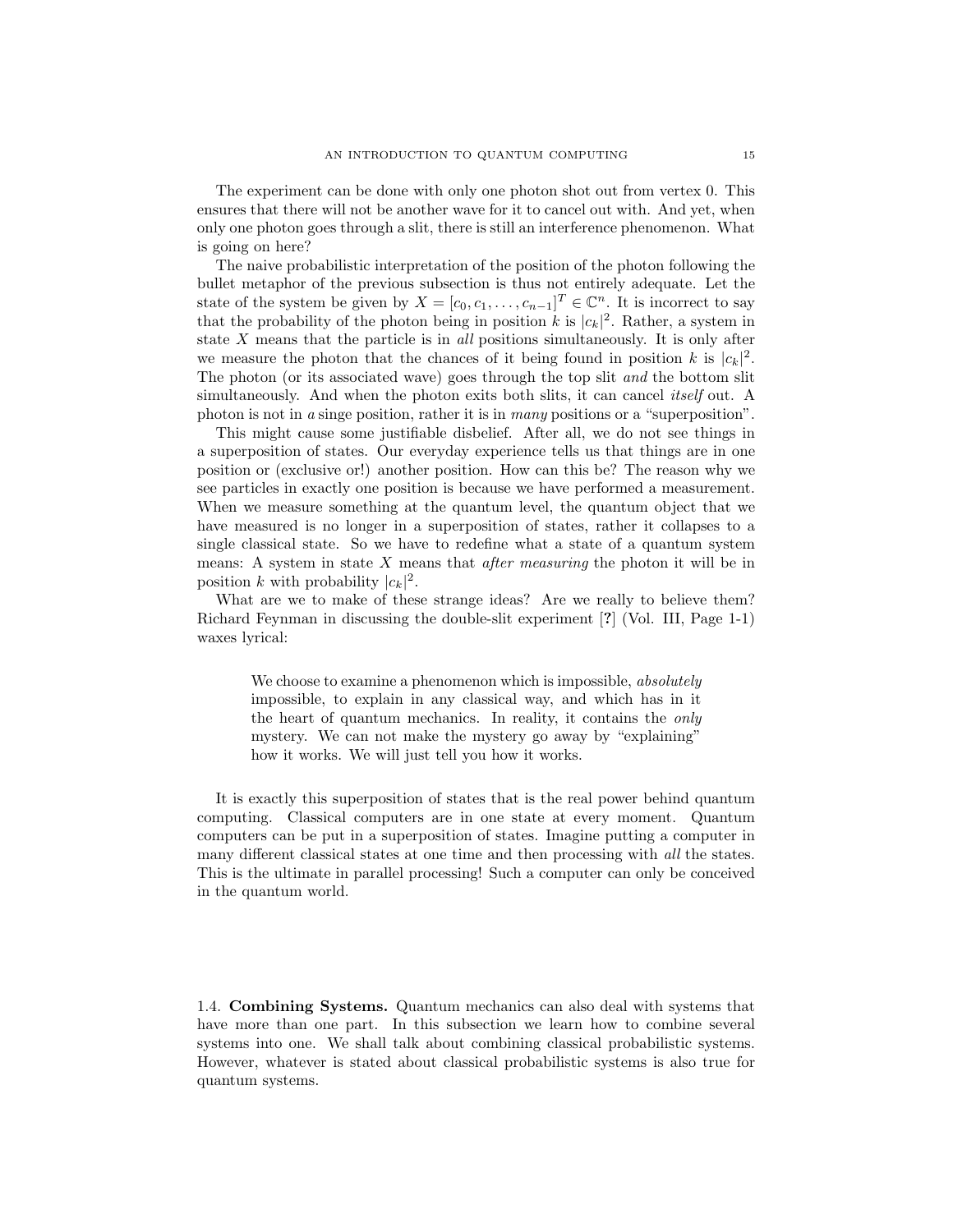Consider two different marbles. Imagine that a red marble follows the probabilities of the graph whose corresponding adjacency matrix is

$$
M = \begin{bmatrix} 0 & \frac{1}{6} & \frac{5}{6} \\ \frac{1}{3} & \frac{1}{2} & \frac{1}{6} \\ \frac{2}{3} & \frac{1}{3} & 0 \end{bmatrix}
$$

.

Consider also a blue marble that follows the transitions given by the graph

$$
G_N = \frac{\frac{1}{3}}{2} \times \frac{\frac{2}{3}}{2}
$$
  
i.e., the matrix  

$$
N = \begin{bmatrix} \frac{1}{3} & \frac{2}{3} \\ \frac{2}{3} & \frac{1}{3} \end{bmatrix}.
$$

What does a state for a *two* marble system look like? Since the red marble can be on one of three vertices and the blue marble can be on one of two vertices, there are  $3 \times 2 = 6$  possible states of the combined system. This is the tensor product of a 3 by 1 vector with a 2 by 1 vector. A typical state might look like:

$$
X = \begin{bmatrix} 0a & 1 \\ 0b & 0 \\ 1a & 2 \\ 1b & 1 \\ 2a & 0 \\ 2b & 1 \end{bmatrix},
$$

which would correspond to the fact that there is a

.

- $\frac{1}{18}$  chance of the red marble being on vertex 1 and the blue marble being on vertex a,
- 0 chance of the red marble being on vertex 1 and the blue marble being on vertex b, .
- . 1  $\frac{1}{2}$  chance of the red marble being on vertex 3 and the blue marble being on vertex b.

Now we may ask, how does a system with these two marbles change? What is its dynamics? Imagine that the red marble is on vertex 1 and the blue marble is on vertex  $a$ . We may write this as "1 $a$ ." What is the probability of the state going from state  $1a$  to state  $2b$ ? Obviously, the red marble must go from vertex 1 to vertex 2 and (multiply) the blue marble must go from vertex  $a$  to vertex  $b$ . The probability is  $\frac{1}{3} \times \frac{2}{3}$  $\frac{2}{3} = \frac{2}{9}$  $\frac{2}{9}$ . In general, for a system to go from state ij to a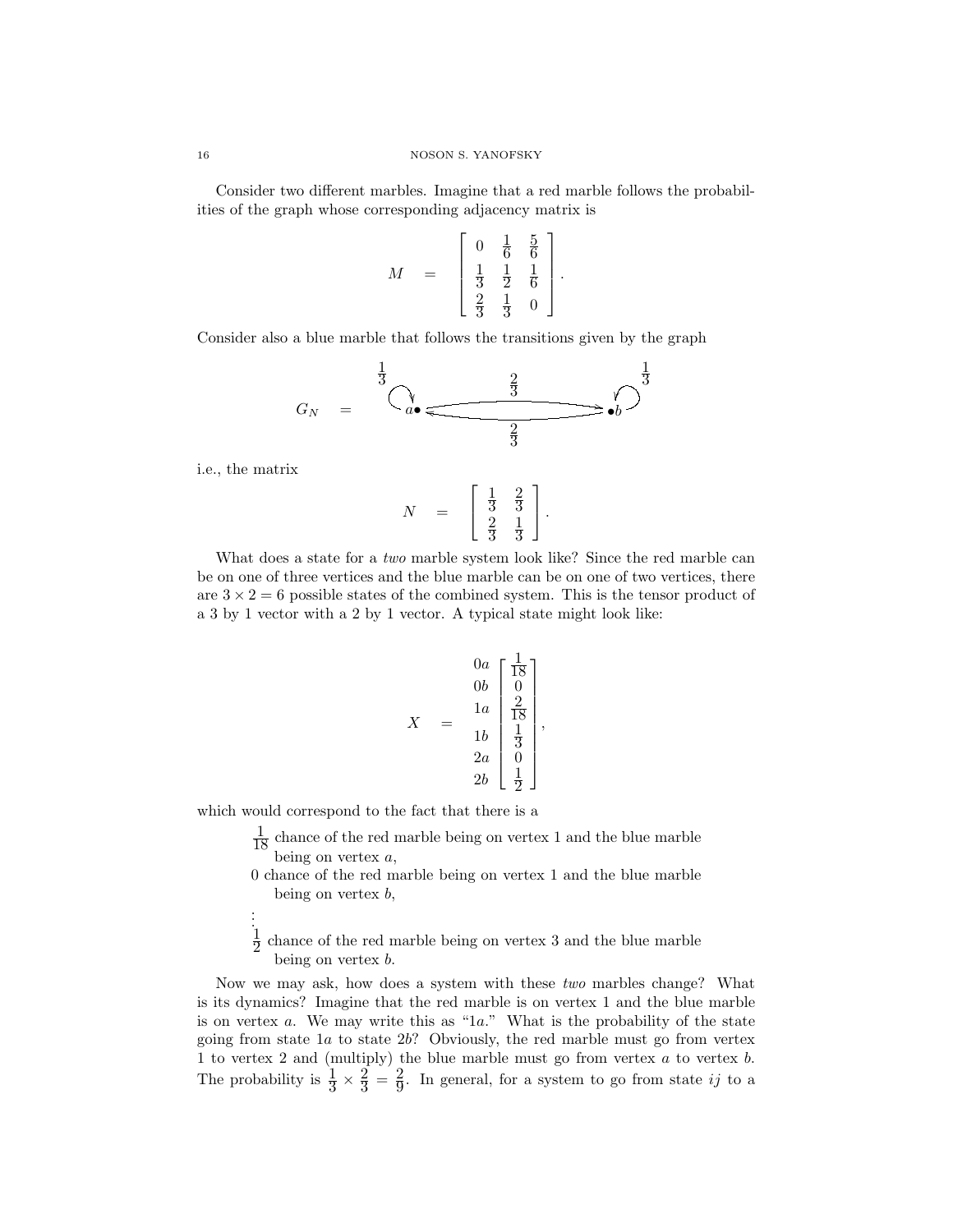state  $i'j'$  we must multiply the probability of going from state i to state i' with the probability of going from state  $j$  to state  $j'$ .

$$
ij \xrightarrow{M[i',i] \times N[j',j]} i'j' .
$$

For the changes of all the states, we have to do this for all the entries. We are really giving the tensor product of two matrices<sup>[9](#page-16-0)</sup>:

$$
M \otimes N = 1 \begin{bmatrix} 0 & 1 & 2 \\ 0 & \frac{1}{3} & \frac{2}{3} \\ \frac{2}{3} & \frac{1}{3} \end{bmatrix} \begin{bmatrix} 1 & \frac{2}{3} & \frac{2}{3} \\ \frac{2}{3} & \frac{1}{3} \end{bmatrix} \begin{bmatrix} 1 & \frac{2}{3} & \frac{2}{3} \\ \frac{2}{3} & \frac{1}{3} & \frac{2}{3} \end{bmatrix}
$$
  
\n
$$
M \otimes N = 1 \begin{bmatrix} \frac{1}{3} & \frac{2}{3} \\ \frac{1}{3} & \frac{2}{3} \\ \frac{2}{3} & \frac{1}{3} \end{bmatrix} \begin{bmatrix} \frac{1}{3} & \frac{2}{3} \\ \frac{2}{3} & \frac{1}{3} \\ \frac{2}{3} & \frac{1}{3} \end{bmatrix} \begin{bmatrix} \frac{1}{3} & \frac{2}{3} \\ \frac{2}{3} & \frac{1}{3} \\ \frac{2}{3} & \frac{1}{3} \end{bmatrix} \begin{bmatrix} \frac{1}{3} & \frac{2}{3} \\ \frac{2}{3} & \frac{1}{3} \\ \frac{2}{3} & \frac{1}{3} \end{bmatrix} \begin{bmatrix} \frac{1}{3} & \frac{2}{3} \\ \frac{2}{3} & \frac{1}{3} \\ \frac{2}{3} & \frac{1}{3} \end{bmatrix}.
$$
  
\n
$$
= \begin{bmatrix} 0a & 0b & 1a & 1b & 2a & 2b \\ 0a & 0 & 0 & \frac{2}{18} & \frac{1}{18} & \frac{18}{18} \\ 0b & 0 & \frac{2}{18} & \frac{1}{18} & \frac{18}{18} \\ 0b & 0 & \frac{2}{18} & \frac{1}{18} & \frac{2}{18} \\ \frac{2}{9} & \frac{1}{9} & \frac{2}{6} & \frac{1}{6} & \frac{2}{18} & \frac{1}{18} \\ \frac{2}{9} & \frac{1}{9} & \frac{2}{9} & \frac{1}{9} & \frac{2}{9} & 0 \\ \frac{2}{9} & \frac{2}{9} & \frac{1}{9} & \frac{2}{9} & 0 \end{bmatrix
$$

The graph that corresponds to this matrix,  $G_M \times G_N$  is called the Cartesian product of two weighted graphs. In quantum theory, the states of two systems are combined using the tensor product of two vectors and the dynamics of two systems are combined by using the tensor product of two matrices. The tensor product of the matrices will then act on the tensor product of the vectors.

In general, the Cartesian product of an *n*-vertex graph with an  $n'$ -vertex graph is an  $(n \times n')$ -vertex graph. If we have an *n*-vertex graph G and we are interested in  $m$  different marbles moving in this system, we would need to look at the graph

$$
G^m = \underbrace{G \times G \times \cdots \times G}_{m \text{ times}}
$$

<span id="page-16-0"></span><sup>9</sup>Formally, the tensor product of matrices is a function

$$
\otimes : \mathbb{C}^{m \times m} \times \mathbb{C}^{n \times n} \longrightarrow \mathbb{C}^{m \times m} \otimes \mathbb{C}^{n \times n} = \mathbb{C}^{mn \times mn}
$$

and it is defined as

 $(A \otimes B)[j,k] = A[j/n, k/m] \times B[j \text{ MOD } n, k \text{ MOD } m].$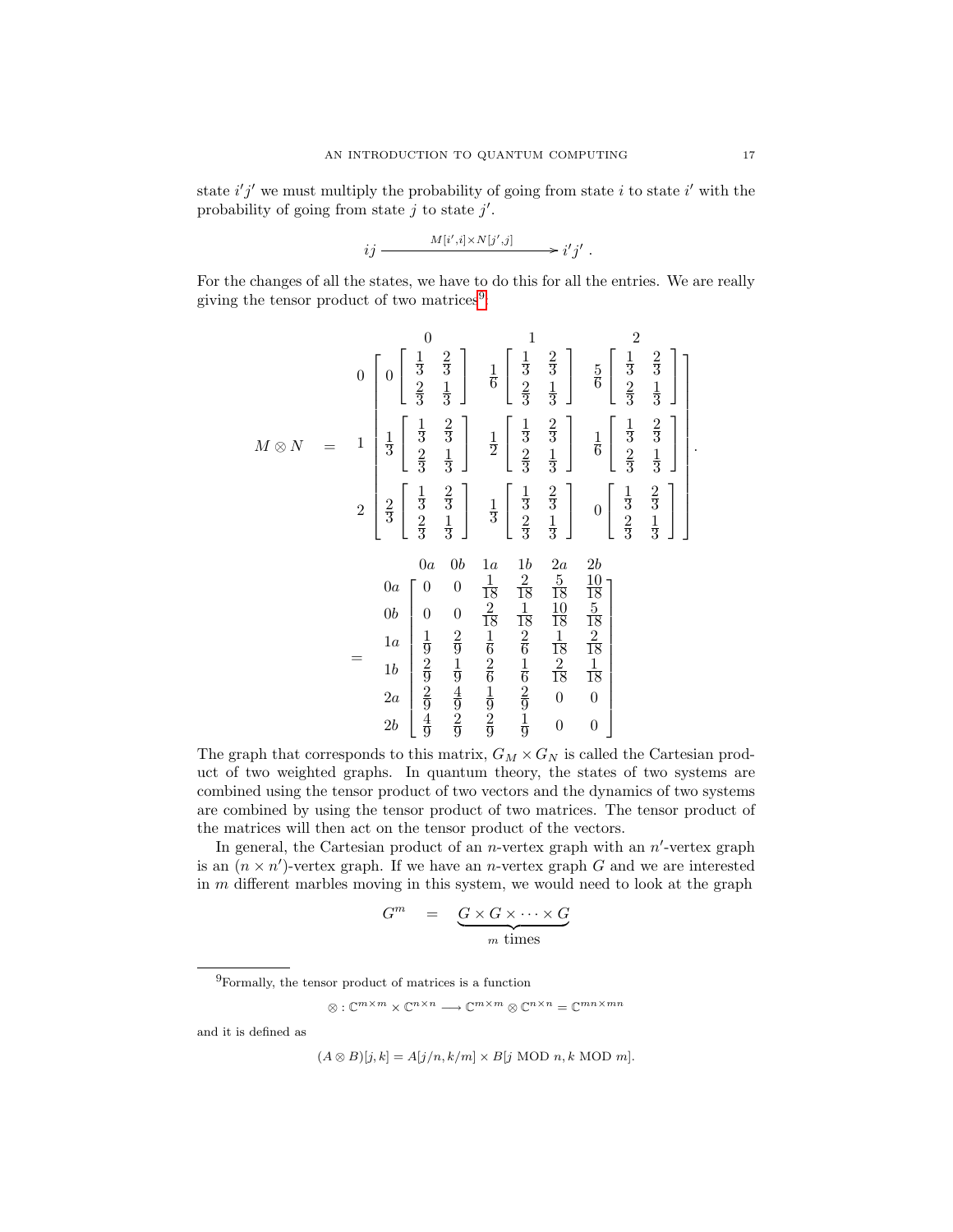which will have  $n^m$  vertices. If  $M_G$  is the associated adjacency matrix, then we will be interested in

$$
M_G^{\otimes m} = \underbrace{M_G \otimes M_G \otimes \cdots \otimes M_G}_{m \text{ times}}
$$

which will be a  $n^m$  by  $n^m$  matrix.

One might think of a bit as a two vertex graph with a marble on the 0 vertex or a marble on the 1 vertex. If one were then interested in m bits, one would need a  $2^m$  vertex graph or equivalently a  $2^m$  by  $2^m$  matrix. So there is exponential growth of the resources needed for the amount of bits discussed.

This exponential growth for a system is actually one of the main reasons why Richard Feynman started thinking about quantum computing. He realized that because of this exponential growth, it would be hard for a classical computer to simulate such a system. He asked whether a quantum computer with its ability to do massive parallel processing, might be able to simulate such a system.

# 2. Basic Quantum Theory

<span id="page-17-0"></span>Armed with the intuition, we tackle the formal statement of quantum theory. A disclaimer is in order: We are only presenting a small part of finite dimensional quantum physics. There is no way that we can give more than a minute fraction of this magnificent subject in these few pages. It is a sincere hope that this will inspire the reader to go on and study more. For a mathematician, the best book to start reading about quantum mechanics is, of course, Dirac's classic text [?]. However, there are many other primers available, e.g., [?, ?, ?] and [?]. The more advanced mathematician might want to look at [?].

<span id="page-17-1"></span>2.1. States. An n dimensional quantum system is a system that can be observed in one of n possible states. Examples of such systems are

- $\bullet$  a particle can be in one of *n* positions;
- a system might have one of  $n$  energy levels;
- $\bullet$  a photon might have one of n polarization directions.

For clarity, lets talk of the first example. Lets say we have a particle that can be in one of n positions.

The states of such a system shall be represented by collum vectors of  $n$  complex numbers. We shall denote these vectors with the "ket"  $| \rangle$  <sup>[10](#page-17-2)</sup> notation:

$$
|\varphi\rangle=[c_0,c_1,\ldots,c_j,\ldots,c_{n-1}]^T.
$$

How is one to interpret these kets? Let us look at simple cases. The state

$$
|\psi\rangle = [0, 1, \dots, 0, \dots, 0]^T
$$

is to be thought of as saying that our particle will be found in position 1. The state

$$
|\psi'\rangle=[0,0,\ldots,1,\ldots,0]^T
$$

is to be interpreted that the particle is in position  $j$ . These two states are examples of what are called "pure states".

How is one to interpret an arbitrary

$$
|\varphi\rangle = [c_0, c_1, \dots, c_j, \dots, c_{n-1}]^T?
$$

<span id="page-17-2"></span> $10$ "Ket" is the second half of "bracket". However we shall not use the "bra" part in our exposition.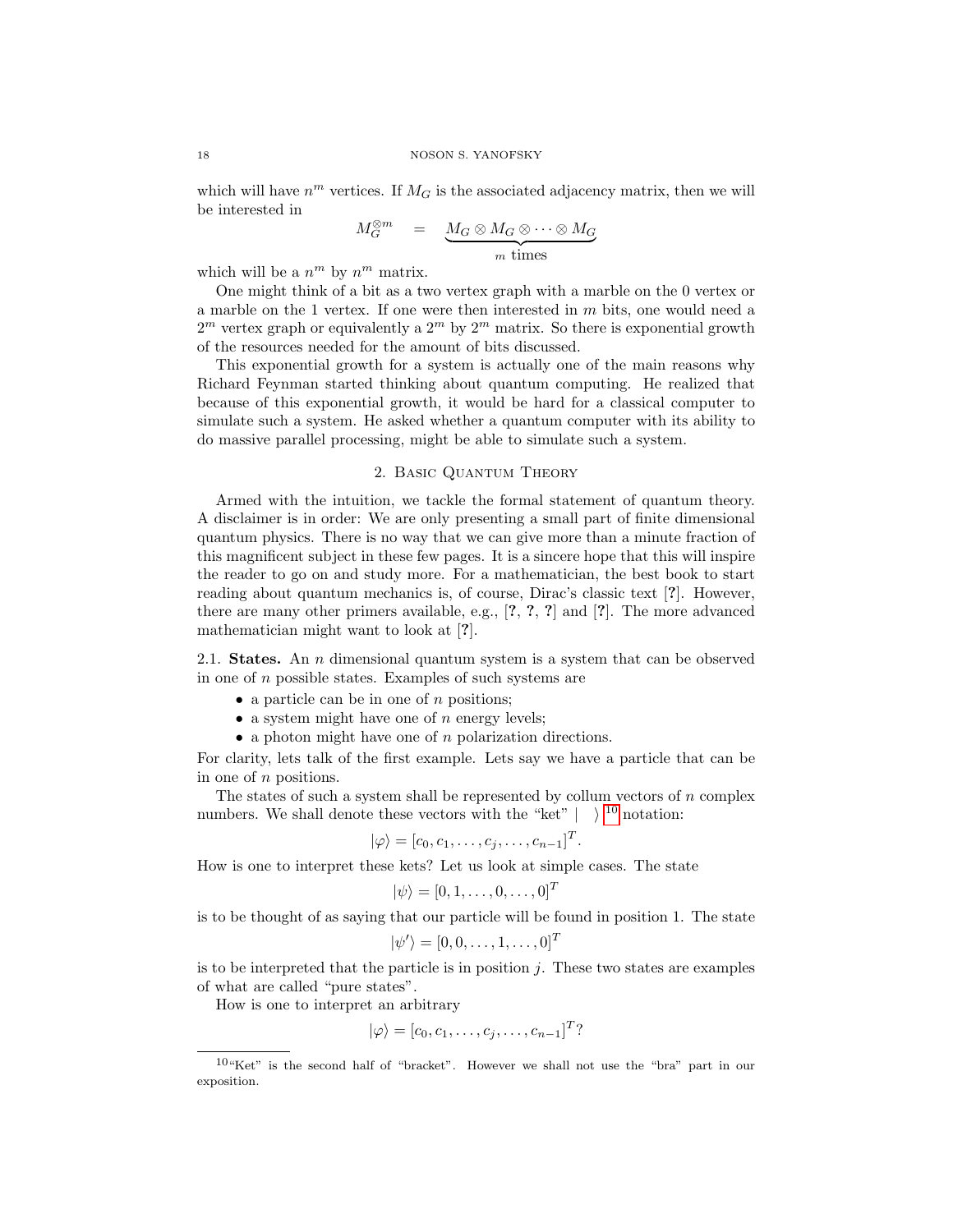Let S be the sum of the squares of modulus of the  $c_i$ , i.e.,

$$
S = |c_0|^2 + |c_1|^2 + \ldots + |c_{n-1}|^2.
$$

This is the length of the vector  $|\varphi\rangle$ . Then  $|\varphi\rangle$  is to be interpreted that if one was to measure the state described by  $|\varphi\rangle$  we would find the particle in position 0 with probability  $|c_0|^2/S$ , in position 1 with probability  $|c_1|^2/S$ , in position 2 with probability  $|c_2|^2/S, \ldots$ , in position  $n-1$  with probability  $|c_{n-1}|^2/S$  Such states are called "superpositions". They say that the particle is in more than one "position" at a time. It is important to stress that  $|\varphi\rangle$  means that the particle is in all positions simultaneously. It does not mean that the particle is in some single position and the  $c_i$  are giving us probabilities of which position.

These superpositions can be added: if

$$
|\varphi\rangle=[c_0,c_1,\ldots,c_j,\ldots,c_{n-1}]^T
$$

and

$$
|\varphi'\rangle=[c'_0,c'_1,\ldots,c'_j,\ldots,c'_{n-1}]^T,
$$

then

$$
|\varphi\rangle + |\varphi'\rangle = [c_0 + c'_0, c_1 + c'_1, \dots, c_j + c'_j, \dots, c_{n-1} + c'_{n-1}]^T.
$$

Also, if there is a complex number  $c \in \mathbb{C}$ , we can multiply a ket by this c:

$$
c|\varphi\rangle = [c \times c_0, c \times c_1, \dots, c \times c_j, \dots, c \times c_{n-1}]^T
$$

These operation satisfy all the properties of being a complex vector space. So the states of an n dimensional quantum system are represented by the complex vector space  $\mathbb{C}^n$ .

Let us add a superposition to itself.

$$
|\varphi\rangle + |\varphi\rangle = 2|\varphi\rangle = [c_0 + c_0, c_1 + c_1, \dots, c_j + c_j, \dots, c_{n-1} + c_{n-1}]^T
$$
  
=  $[2c_0, 2c_1, \dots, 2c_j, \dots, 2c_{n-1}]^T$ .

The sum of the modulus squared is

$$
S' = |2c_0|^2 + |2c_1|^2 + \ldots + |2c_{n-1}|^2 = 2^2|c_0|^2 + 2^2|c_1|^2 + \ldots + 2^2|c_{n-1}|^2 = 2^2(|c_0|^2 + |c_1|^2 + \ldots + |c_{n-1}|^2).
$$
  
The chances of a particle being found in position *j* is

$$
\frac{|2c_j|^2}{S'}=\frac{2^2|c_j|^2}{2^2(|c_0|^2+|c_1|^2+\ldots+|c_{n-1}|^2)}=\frac{|c_j|^2}{|c_0|^2+|c_1|^2+\ldots+|c_{n-1}|^2}.
$$

In other words, the ket  $2|\varphi\rangle$  describes the same physical system as  $|\varphi\rangle$ . This makes sense, after all when we add two of the same superpositions, we do not expect any interference. We expect that they should reinforce each other. A similar analysis shows that for an arbitrary  $c \in \mathbb{C}$  we have that the ket  $|\varphi\rangle$  and the ket  $c|\varphi\rangle$ describe the same physical state. Geometrically, we can say that the vector  $|\varphi\rangle$ and the extension  $c|\varphi\rangle$  describe the same physical state. So the only thing that is important is the direction of  $|\varphi\rangle$  not the length of  $|\varphi\rangle$ . We might as well work with a "normalized"  $|\varphi\rangle$ , i.e.,

$$
\frac{|\varphi\rangle}{||\varphi\rangle|}
$$

which has length 1. In fact, in section 1, we only worked with normalized vectors.

Given an n dimensional quantum system represented by  $\mathbb{C}^n$  and an m dimensional quantum system represented by  $\mathbb{C}^m$ , we can combine these two systems to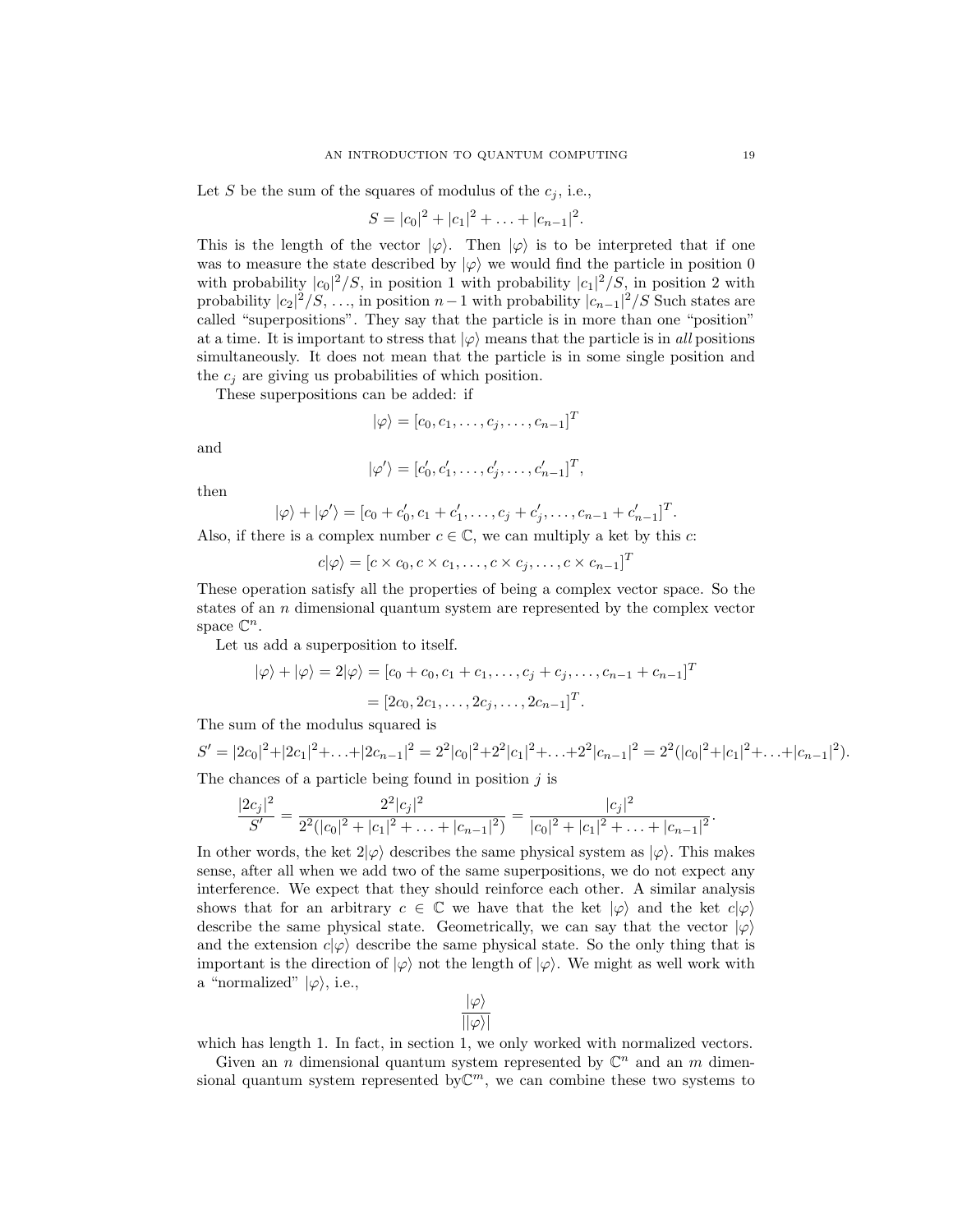form one system. This one system is to represented by the tensor product of the two vector spaces:

$$
\mathbb{C}^n \otimes \mathbb{C}^m \cong \mathbb{C}^{n \times m}.
$$

If  $|\varphi\rangle$  is in the first system and  $|\varphi'\rangle$  is in the second system, then we represent the combined system as

$$
|\varphi\rangle \otimes |\varphi'\rangle = |\varphi, \varphi'\rangle = |\varphi\varphi'\rangle.
$$

It is important to realize that, in general, there are more elements in the tensor product of the two systems than in the union of each of the two systems. States in  $\mathbb{C}^n \otimes \mathbb{C}^m$  that cannot be represented simply as an element in  $\mathbb{C}^n$  and an element in  $\mathbb{C}^m$  are said to be "entangled".

<span id="page-19-0"></span>2.2. Dynamics. Quantum systems are not static. The states of the system are constantly changing. Changes, or "operators", on an  $n$  dimensional quantum system are represented by n by n unitary matrices. Given a state  $|\varphi\rangle$  that represents a system at time t, then the system will be in state  $U|\varphi\rangle$  at time  $t + 1$ .

What does unitary really mean? If  $U|\varphi\rangle = |\varphi'\rangle$  then we can easily form  $U^{\dagger}$  and multiply both sides of the equation by  $U^{\dagger}$  to get  $U^{\dagger}U|\varphi\rangle = U^{\dagger}|\varphi'\rangle$  or  $|\varphi\rangle = U^{\dagger}|\varphi'\rangle$ . In other words, because  $U$  is unitary, there is a related matrix that can "undo" the action that U does.  $U^{\dagger}$  takes the result of U's action and gets the original vector back. In the quantum world, most actions actions are "undoable" or "reversible" in such a manner.

If U operates on  $\mathbb{C}^n$  and U' operates on  $\mathbb{C}^m$ , then  $U \otimes U'$  will operate on  $\mathbb{C}^n \otimes \mathbb{C}^m$ in the following way:

$$
(U \otimes U')(|\varphi\rangle \otimes |\varphi'\rangle) = U|\varphi\rangle \otimes U'|\varphi'\rangle.
$$

<span id="page-19-1"></span>2.3. Observables. There are other types of operations that one can do to a  $n$ dimensional quantum system: one can observe, or "measure", the system. When we measure a system, it is no longer in a superposition. The superposition is said to "collapse" to a pure state.

$$
|\varphi\rangle = [c_0, c_1, \dots, c_j, \dots, c_{n-1}]^T \rightsquigarrow |\varphi'\rangle = [0, 0, \dots, 1, \dots, 0]^T
$$

The question is which of the  $n$  pure states will the state collapse to? The answer is that it is random. Let  $S$  be the sum of all the squares of the modulus, i.e.,

$$
S = |c_0|^2 + |c_1|^2 + \dots + |c_j|^2 + \dots + |c_{n-1}|^2.
$$

There is a  $|c_0|^2/S$  of a chance of the superposition collapsing to the 0th pure state. There is a  $|c_1|^2/S$  of a chance of the superposition collapsing to the 1th pure state. etc. There is no known mathematical way to decide which pure state the system will, in-fact, collapse to.

An observable, or "measurement" on an  $n$  dimensional system is represented by an n by n hermitian matrix. We remind the reader that a  $n$  by  $n$  matrix A is hermitian, or "self-adjoint" if  $A^{\dagger} = A$ . In other words,  $A[j, k] = \overline{A[k, j]}$ . Equivalently A is hermitian if and only if  $A<sup>T</sup> = \overline{A}$ . For example, the matrix

$$
\left[\begin{array}{ccc}5 & 4+5i & 6-16i\\4-5i & 13 & 7\\6+16i & 7 & -2.1\end{array}\right]
$$

is hermitian.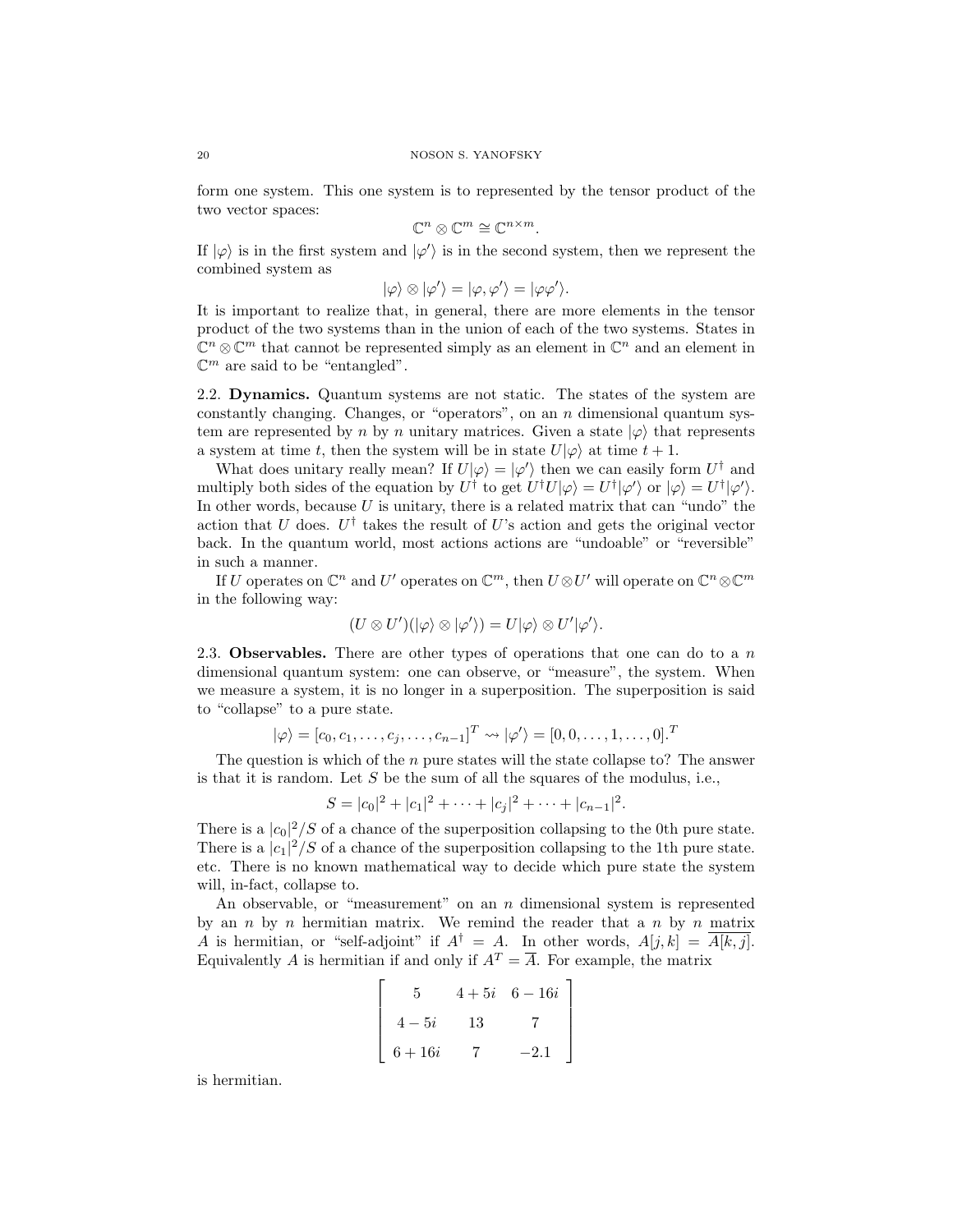For a matrix A in  $\mathbb{C}^{n \times n}$ , if there is a number c in  $\mathbb C$  and a vector  $|\psi\rangle$  in  $\mathbb{C}^n$  such that

$$
A|\psi\rangle = c|\psi\rangle
$$

then c is called an "eigenvalue" of A and  $|\psi\rangle$  is called an "eigenvector" of A associated to c. The eigenvalues of a hermitian matrix are all real numbers. Furthermore, distinct eigenvectors which have distinct eigenvalues of any hermitian matrix are orthogonal. The hermitian matrices that represent observables for an  $n$  dimensional system have the further property that there are  $n$  distinct eigenvalues and  $n$ distinct eigenvectors. That means that the set of eigenvectors form a basis for the entire complex vector space that represents the quantum system we are interested in. Hence if we have an observable A and  $|\varphi\rangle$  an eigenvalue of A then  $A|\varphi\rangle = c|\varphi\rangle$ for some  $c \in \mathbb{C}$ .  $c|\varphi\rangle$  represents the same state as  $|\varphi\rangle$  as we said before. So if the system is in an eigenvector of the basis, then the system will not change.

# 3. ARCHITECTURE

<span id="page-20-0"></span>In this section we are going to show how the ideas of quantum mechanics are going to influence our construction of quantum computers. In this paper we do not dwell on actual hardware implementations. Rather we shall look at the quantum generalizations of bits and logical gates. In section 3.1 we go from bits to qubits. We also discuss the notation that is needed for this. In section 3.2 we show how to look at classical computing as matrix manipulations. From the view afforded by this perspective, we easily generalize the notion of logical gate to quantum gate. There are many quantum gates, but we shall only look at a few that will be needed in the next section.

<span id="page-20-1"></span>3.1. Bits and Qubits. What is a bit? A bit is an atom of information that represents one of two disjoint situations. An example of a bit is electricity going through a circuit or electricity not going through a circuit; a switch turned on or a switch turned off; a way of saying true or false. All these examples are saying the same thing: a bit is a way of describing a system whose set of states is of size two.

A bit can be represented by two 2 by 1 matrices. We shall represent 0—or better the state  $|0\rangle$  as

$$
|0\rangle = \begin{array}{cc} 0 \\ 1 \end{array} \begin{bmatrix} 1 \\ 0 \end{bmatrix}
$$

We shall represent a 1, or state  $|1\rangle$  as:

$$
|1\rangle = \begin{array}{cc} 0 \\ 1 \end{array} \begin{bmatrix} 0 \\ 1 \end{bmatrix}
$$

Since these are two different representations, we have an honest-to-goodness bit.

A bit is either in state  $|0\rangle$  or in state  $|1\rangle$ . That was sufficient for the classical world. But that is not sufficient for the quantum world. In that world we have situations where we are in one state and in the other state simultaneously. In the quantum world we have systems where a switch is in a superposition of states on and off. So we define a "quantum bit" or a "qubit" as a way of describing a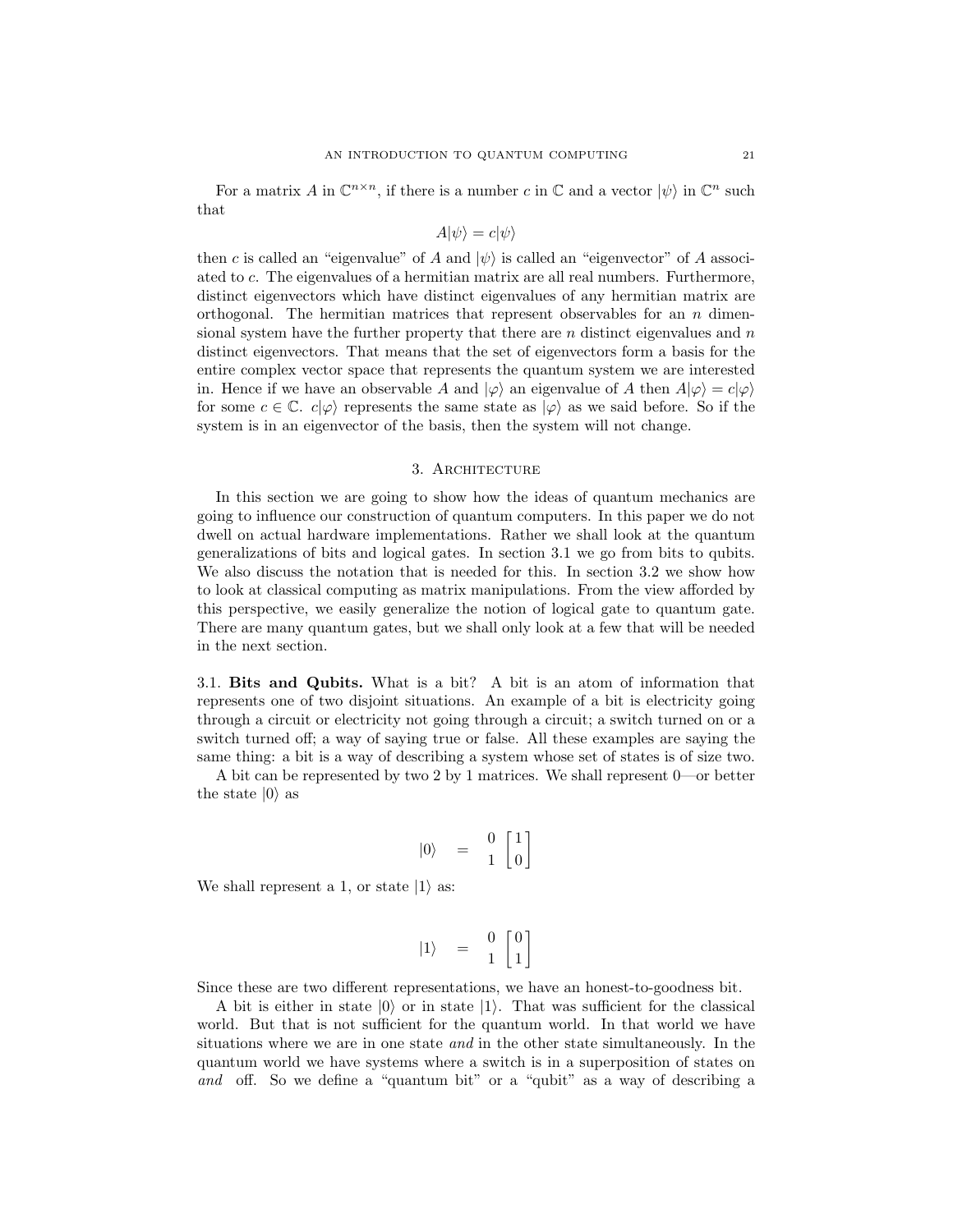quantum system of dimension two. We shall represent any such qubit as a two by one matrix with complex numbers:

$$
\begin{bmatrix} 0 & c_0 \\ 1 & c_1 \end{bmatrix}
$$

where  $|c_0|^2 + |c_1|^2 = 1$ . Notice that a classical bit is a special type of qubit.  $|c_0|^2$  is to be interpreted as the probability that after measuring the qubit, it will be found in state  $|0\rangle$ .  $|c_1|^2$  is to be interpreted as the probability that after measuring the qubit it will be found in state  $|1\rangle$ . Whenever we measure a qubit, it automatically becomes a bit. So we shall never "see" a general qubit. Nevertheless, they do exist and they are the core of our tale. The power of quantum computers is due to the fact that a system can be in many states at the same time.

Following the normalization procedure that we learned in the last section, any element of  $\mathbb{C}^2$  can be converted into a qubit. For example, the vector

$$
V = \begin{bmatrix} 5+3i \\ 6i \end{bmatrix}
$$

has norm

$$
|V| = \sqrt{\langle V, V \rangle} = \sqrt{[5 - 3i, -6i] \begin{bmatrix} 5 + 3i \\ 6i \end{bmatrix}} = \sqrt{34 + 36} = \sqrt{70}.
$$

So V describes the same physical state as the qubit

$$
\frac{V}{\sqrt{70}} = \begin{bmatrix} \frac{5+3i}{\sqrt{70}} \\ \frac{6i}{\sqrt{70}} \end{bmatrix}.
$$

After measuring the qubit  $\frac{V}{\sqrt{2}}$  $\frac{7}{70}$ , the probability of being in state  $|0\rangle$  is  $\frac{34}{70}$ , and the probability of being in state  $|1\rangle$  is  $\frac{36}{70}$ .

It is easy to see that the bits  $|0\rangle$  and  $|1\rangle$  are the canonical basis of  $\mathbb{C}^2$ . So any qubit can be written as

$$
\begin{bmatrix} c_0 \\ c_1 \end{bmatrix} = c_0 \cdot \begin{bmatrix} 1 \\ 0 \end{bmatrix} + c_1 \cdot \begin{bmatrix} 0 \\ 1 \end{bmatrix} = c_0 |0\rangle + c_1 |1\rangle.
$$

Let us look at several ways of writing different qubits.  $\frac{1}{\sqrt{2}}$ 2  $\lceil$  $\overline{1}$ 1 1 1 can be written as

$$
\begin{bmatrix} \frac{1}{\sqrt{2}} \\ \frac{1}{\sqrt{2}} \end{bmatrix} = \frac{1}{\sqrt{2}} |0\rangle + \frac{1}{\sqrt{2}} |1\rangle = \frac{|0\rangle + |1\rangle}{\sqrt{2}}.
$$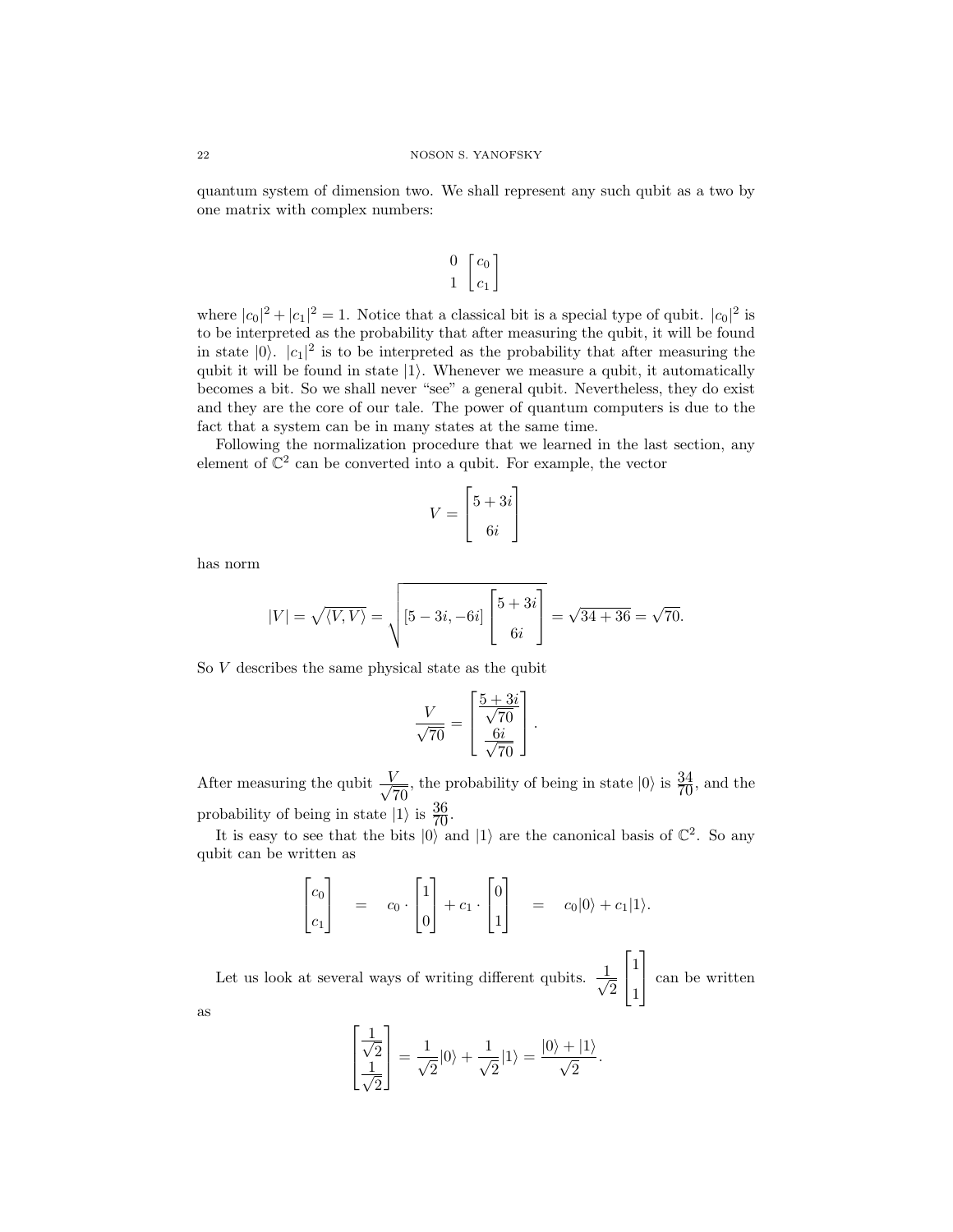2 .

Similarly 
$$
\frac{1}{\sqrt{2}} \begin{bmatrix} 1 \\ -1 \end{bmatrix}
$$
 can be written as  

$$
\begin{bmatrix} \frac{1}{\sqrt{2}} \\ \frac{-1}{\sqrt{2}} \end{bmatrix} = \frac{1}{\sqrt{2}} |0\rangle - \frac{1}{\sqrt{2}} |1\rangle = \frac{|0\rangle - |1\rangle}{\sqrt{2}}
$$

It is important to realize that

$$
\frac{|0\rangle + |1\rangle}{\sqrt{2}} = \frac{|1\rangle + |0\rangle}{\sqrt{2}}.
$$
  
These are both ways of writing 
$$
\left[\begin{array}{c} \frac{1}{\sqrt{2}} \\ \frac{1}{\sqrt{2}} \end{array}\right].
$$
 In contrast,
$$
\frac{|0\rangle - |1\rangle}{\sqrt{2}} \neq \frac{|1\rangle - |0\rangle}{\sqrt{2}}
$$
  
The first state is 
$$
\left[\begin{array}{c} \frac{1}{\sqrt{2}} \\ -\frac{1}{\sqrt{2}} \end{array}\right]
$$
 and the second one is 
$$
\left[\begin{array}{c} -\frac{1}{\sqrt{2}} \\ \frac{1}{\sqrt{2}} \end{array}\right].
$$
 However the two states are related:
$$
\frac{|0\rangle - |1\rangle}{\sqrt{2}} = (-1)\frac{|1\rangle - |0\rangle}{\sqrt{2}}.
$$

How are qubits to be implemented? While this is not our focus, some examples of qubit implementations are given:

- An electron might be in one of two different orbits around a nucleus of an atom. (Ground state and excited state.)
- A photon might be in one of two different polarized states.
- A subatomic particle might be in spinning in one of two different directions.

There will be enough quantum indeterminacy and quantum superposition effects within all these systems to represent a qubit.

Computers with only one bit of storage are not very interesting. Similarly, we will need quantum devices with more then one qubit. Consider a byte, or eight bits. A typical byte might look like

01101011.

We might also write it as

$$
\begin{bmatrix} 1 \\ 0 \end{bmatrix}, \begin{bmatrix} 0 \\ 1 \end{bmatrix}, \begin{bmatrix} 0 \\ 1 \end{bmatrix}, \begin{bmatrix} 1 \\ 0 \end{bmatrix}, \begin{bmatrix} 0 \\ 1 \end{bmatrix}, \begin{bmatrix} 1 \\ 0 \end{bmatrix}, \begin{bmatrix} 0 \\ 1 \end{bmatrix}, \begin{bmatrix} 0 \\ 1 \end{bmatrix}.
$$

Previously, we learned that in order to combine systems one should use the tensor product. We can describe the above byte as

$$
|0\rangle \otimes |1\rangle \otimes |1\rangle \otimes |0\rangle \otimes |1\rangle \otimes |0\rangle \otimes |1\rangle \otimes |1\rangle.
$$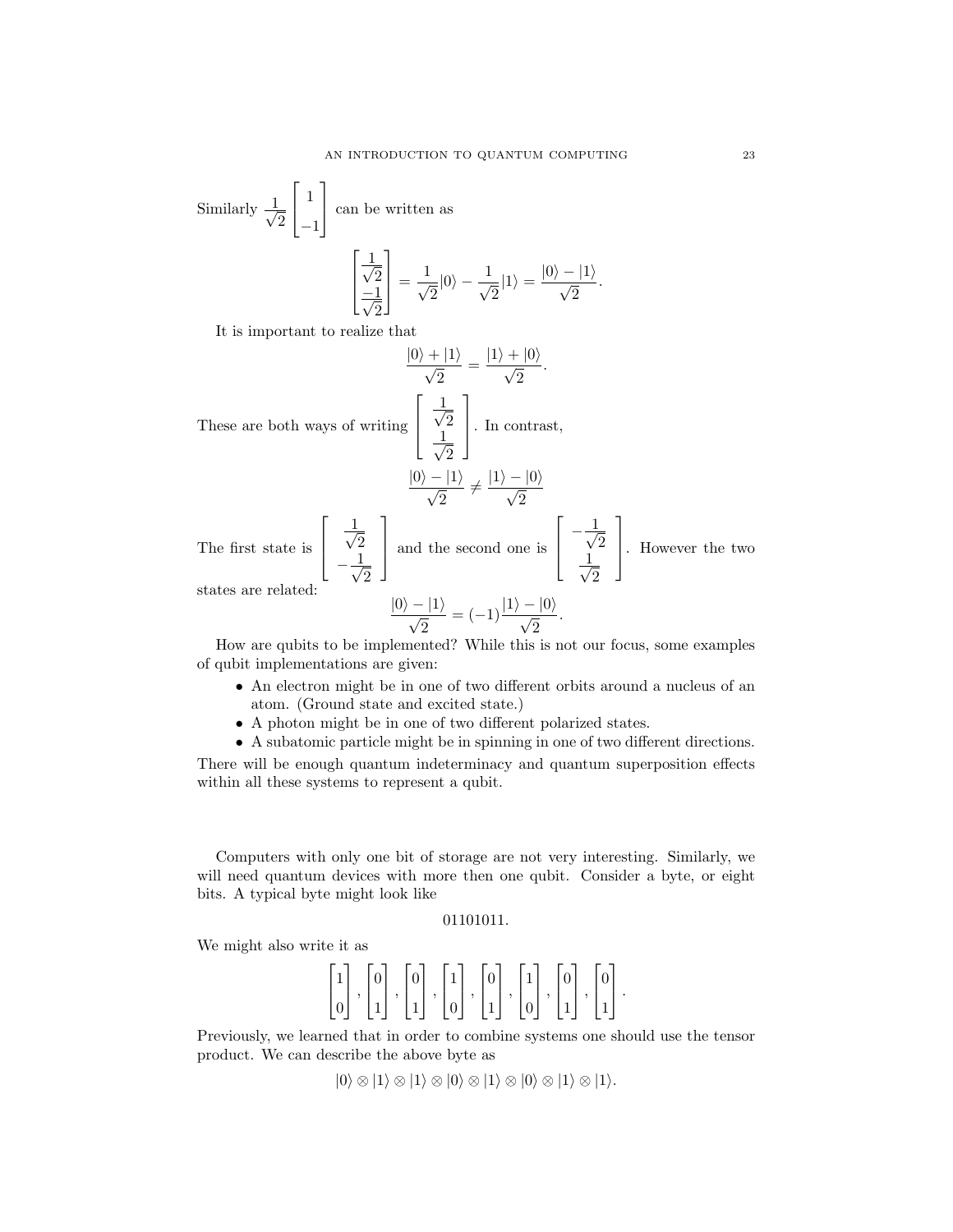As a qubit, this is an element of

$$
\mathbb{C}^2\otimes\mathbb{C}^2\otimes\mathbb{C}^2\otimes\mathbb{C}^2\otimes\mathbb{C}^2\otimes\mathbb{C}^2\otimes\mathbb{C}^2\otimes\mathbb{C}^2.
$$

This vector space can be written as  $(\mathbb{C}^2)^{\otimes 8}$ . This is a complex vector space of dimension  $2^8 = 256$ . Since there is only one complex vector space (up to isomorphism) of this dimension, this space is isomorphic to  $\mathbb{C}^{256}$ .

Our byte can be described as in yet another way: As a  $2^8 = 256$  row vector

```
\lceil\overline{1}\overline{1}\overline{1}\overline{1}\overline{1}\boldsymbol{0}\overline{1}\mathbf{1}\overline{1}\overline{0}\overline{1}\overline{1}\overline{1}\overline{1}\overline{\phantom{a}}\overline{1}00000000 [0
00000001 0
 .
 .
 .
                                            .
.
.
01101010 0
01101011 1
01101100 0
 .
 .
 .
                                            .
.
.
11111110
11111111 0
                                                 1
                                                 \perp\perp\overline{1}\overline{1}\overline{1}\overline{1}\overline{1}\overline{1}\overline{1}\overline{1}\overline{1}\overline{1}\overline{1}\overline{1}\overline{1}\overline{1}\overline{1}.
```
This is fine for the classical world. However, for the quantum world, a general qubit can be written as

| 00000000 | C∩             |
|----------|----------------|
| 00000001 | c <sub>1</sub> |
|          |                |
| 01101010 | $c_{106}$      |
| 01101011 | $c_{107}$      |
| 01101100 | $c_{108}$      |
|          |                |
| 11111110 | $c_{254}$      |
| 11111111 | $c_{255}$      |

where  $\sum_{i=0}^{255} |c_i|^2 = 1$ .

In the classical world, you need to write the state of each of the eight bits. This amounts to writing eight bits. In the quantum world, a state of eight qubits is given by writing 256 complex numbers. This exponential growth was one of the reasons why researchers started thinking about quantum computing. If you wanted to emulate a quantum computer with a 64 qubit register, you would need to store  $2^{64} = 18,446,744,073,709,551,616$  complex numbers. This is beyond our current ability.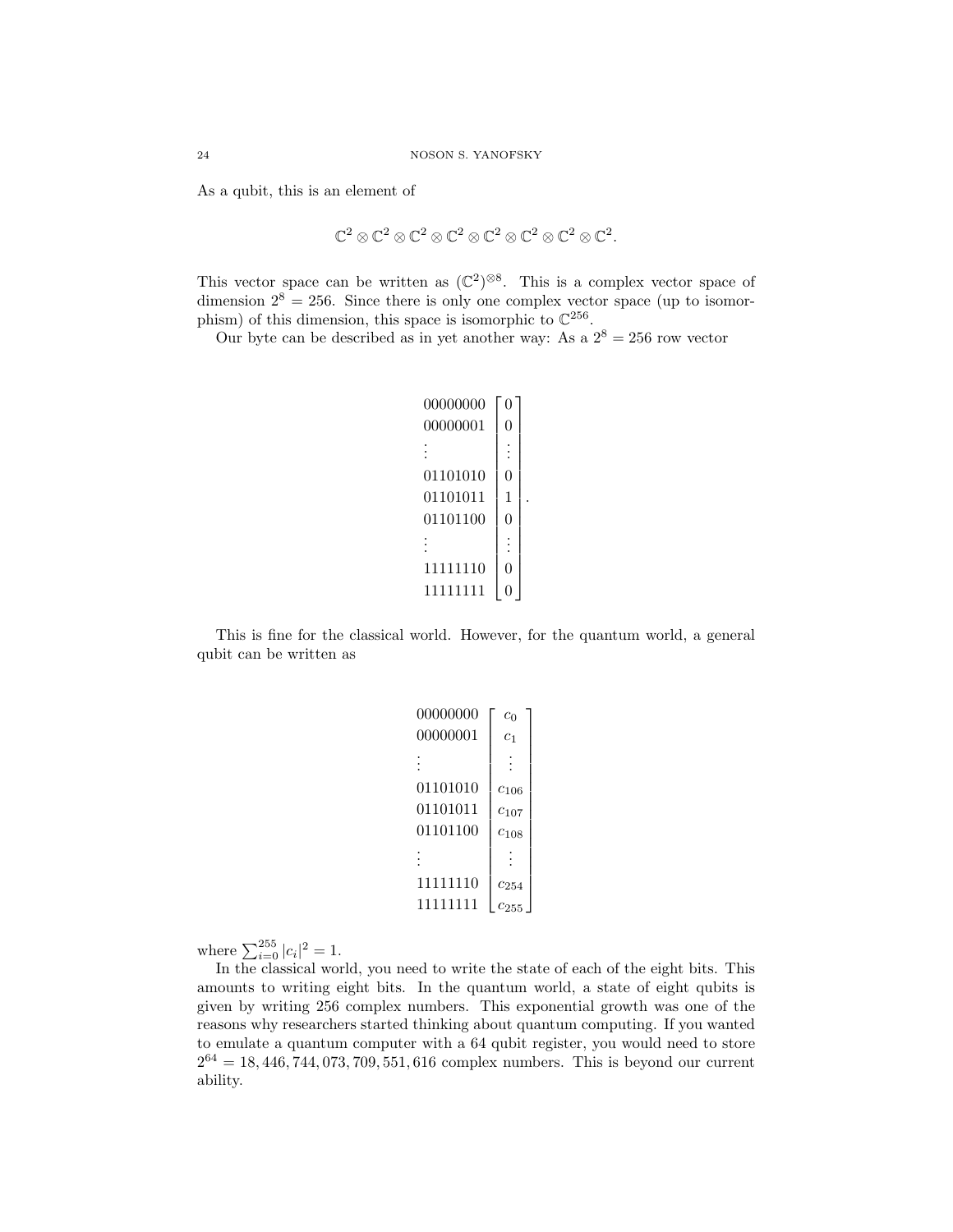Let us practice writing two qubits in ket notation. The qubits

$$
\begin{bmatrix} 00 \\ 01 \\ 10 \\ 10 \\ 11 \end{bmatrix} \begin{bmatrix} 0 \\ 1 \\ 0 \\ 0 \end{bmatrix}
$$

can be written as

$$
|0\rangle \otimes |1\rangle.
$$

Since the tensor product is understood, we might also write these qubits as  $|0, 1\rangle$ or  $|01\rangle$ . The qubit corresponding to

$$
\frac{1}{\sqrt{3}} \begin{bmatrix} 1 \\ 0 \\ -1 \\ 1 \end{bmatrix}
$$

can be written as

$$
\frac{1}{\sqrt{3}}|00\rangle - \frac{1}{\sqrt{3}}|10\rangle + \frac{1}{\sqrt{3}}|11\rangle = \frac{|00\rangle - |10\rangle + |11\rangle}{\sqrt{3}}.
$$

The tensor product of two states is not commutative.

$$
|0\rangle \otimes |1\rangle = |0,1\rangle = |01\rangle \neq |10\rangle = |1,0\rangle = |1\rangle \otimes |0\rangle.
$$

The first ket says that the first qubit is in state 0 and the second qubit is in state 1. The second ket says that first qubit is in state 1 and the second state is in state 0.

<span id="page-24-0"></span>3.2. Classical Gates. Classical logical gates are ways of manipulating bits. Bits go into logical gates and bits come out. We represent n input bits as a  $2^n$  by 1 matrix and  $m$  output bits as a  $2^m$  by 1 matrix. How should we represent our logical gates? A  $2^m$  by  $2^n$  matrix takes a  $2^n$  by 1 matrix and outputs a  $2^m$  by 1 matrix. In symbols:

$$
(2^m \times 2^n)(2^n \times 1) = (2^m \times 1).
$$

So bits will be represented by column vectors and logic gates will be represented by matrices.

Let us do a simple example. Consider the NOT gate. NOT takes as input one bit, or a 2 by 1 matrix, and outputs one bit, or a 2 by 1 matrix. NOT of  $|0\rangle$  equals  $|1\rangle$  and NOT of  $|1\rangle$  equals  $|0\rangle$ . The matrix

$$
NOT = \begin{bmatrix} 0 & 1 \\ 1 & 0 \end{bmatrix}.
$$

This matrix satisfies

$$
\begin{bmatrix} 0 & 1 \\ 1 & 0 \end{bmatrix} \begin{bmatrix} 1 \\ 0 \end{bmatrix} = \begin{bmatrix} 0 \\ 1 \end{bmatrix} \qquad \begin{bmatrix} 0 & 1 \\ 1 & 0 \end{bmatrix} \begin{bmatrix} 0 \\ 1 \end{bmatrix} = \begin{bmatrix} 1 \\ 0 \end{bmatrix},
$$

which is exactly what we want.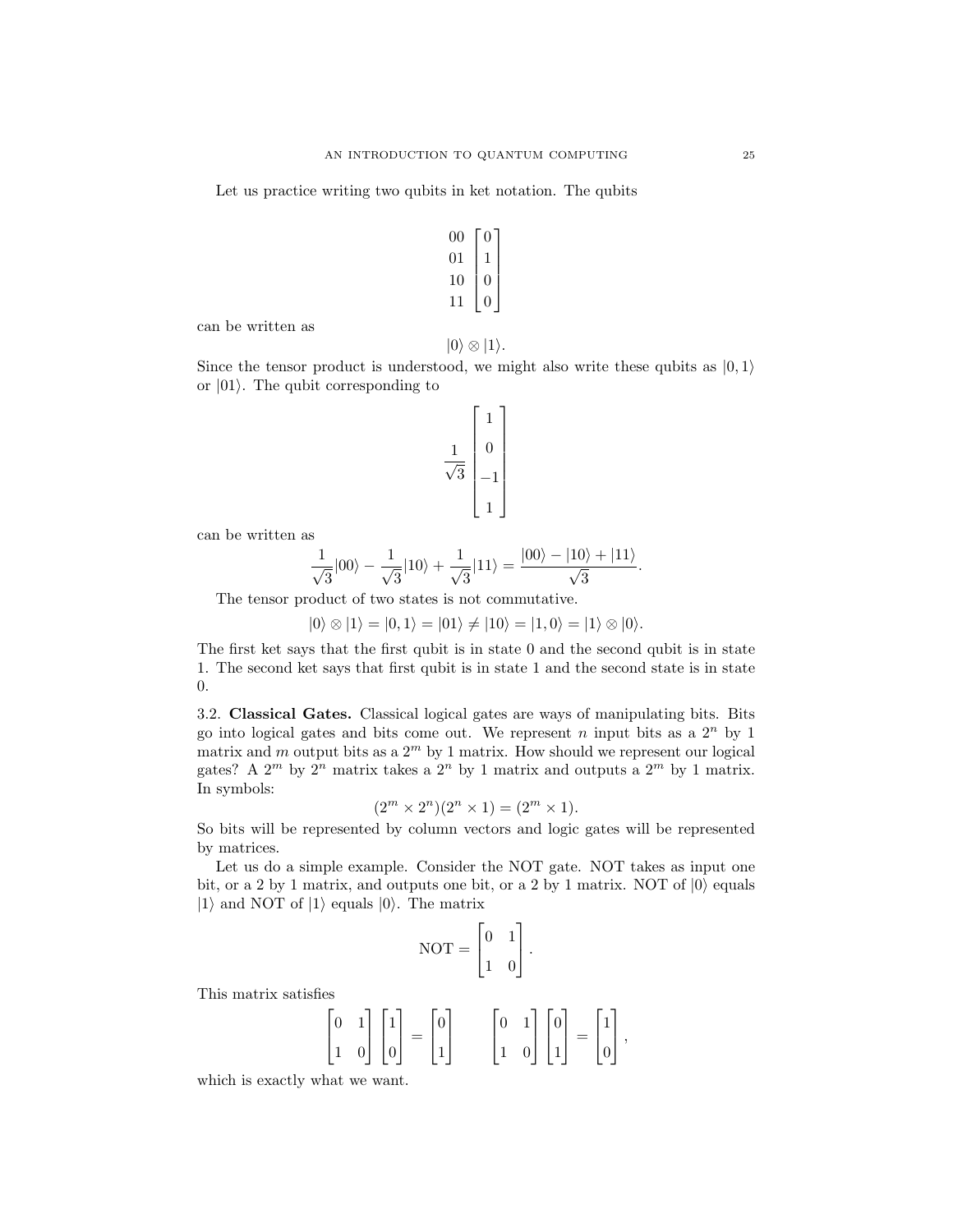What about the other gates? The other gates will be given by the following matrices:

| AND | NAND | ΟR       | NOR |  |  |
|-----|------|----------|-----|--|--|
|     |      | $\theta$ |     |  |  |
|     |      |          |     |  |  |

When we perform a computation, often we have to carry out one operation followed by another.



We shall call this performing "sequential" operations. If matrix A corresponds to performing an operation and matrix  $B$  corresponds to performing another operation, then the multiplication matrix  $B \star A$  corresponds to performing the operation sequentially.

Besides sequential operations, there are "parallel" operations:



Here we are doing  $A$  to some bits and  $B$  to other bits. This will be represented by

 $A \otimes B$ , the tensor product of two matrices.

Combination of sequential and parallel operations gates/matrices will be circuits. A starting point is the realization that the circuit

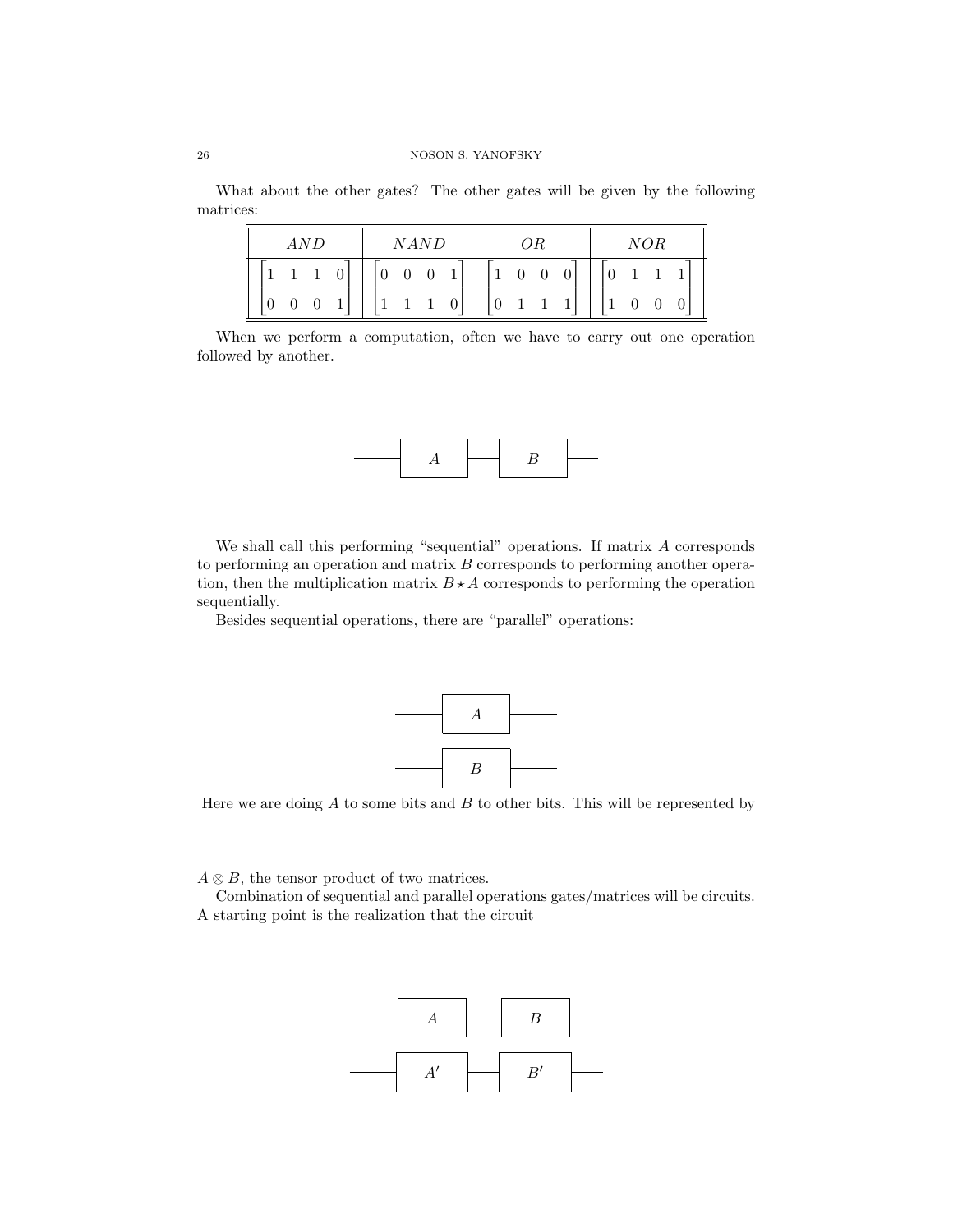can be realized as

$$
(B \star A) \otimes (B' \star A') = (B \otimes B') \star (A \otimes A').
$$

We will of course have some really complicated matrices, but they will all be decomposable into the sequential and parallel composition of simple gates.

<span id="page-26-0"></span>3.3. Quantum Gates. A quantum gate is simply any unitary matrix that manipulates qubits. There are some simple gates that are quantum gates.

The "Hadamard matrix"

$$
H = \frac{1}{\sqrt{2}} \begin{bmatrix} 1 & 1 \\ 1 & -1 \end{bmatrix} = \begin{bmatrix} \frac{1}{\sqrt{2}} & \frac{1}{\sqrt{2}} \\ \frac{1}{\sqrt{2}} & -\frac{1}{\sqrt{2}} \end{bmatrix}.
$$

The Hadamard matrix is also its own inverse. As it turns out, the Hadamard matrix is one of the most important matrices in quantum computing.

Consider the following "controlled-not" gate.



This gate has two inputs and has two outputs. The top input is the control bit. It controls what the output will be. If  $|x\rangle = |0\rangle$ , then the output of  $|y\rangle$  will be the same as the input. If  $|x\rangle = |1\rangle$  then the output of  $|y\rangle$  will be the opposite. If we write the top qubit first and then the bottom qubit, then the controlled-not gate takes  $|x, y\rangle$  to  $|x, x \oplus y\rangle$  where  $\oplus$  is the binary exclusive or operation.

The matrix that corresponds to this reversible gate is

|                      | 00             | 01       | 10             | 11 |  |
|----------------------|----------------|----------|----------------|----|--|
|                      |                | 0        | 0              |    |  |
|                      | $\overline{0}$ |          | $\overline{0}$ |    |  |
| 00<br>01<br>10<br>11 | 0              | $\Omega$ | $\overline{0}$ |    |  |
|                      |                | O        |                |    |  |

One last piece of notation: we shall denote an observation (measurement) by the following "meter":

> FE  $\overline{a}$  $\overline{a}$ İ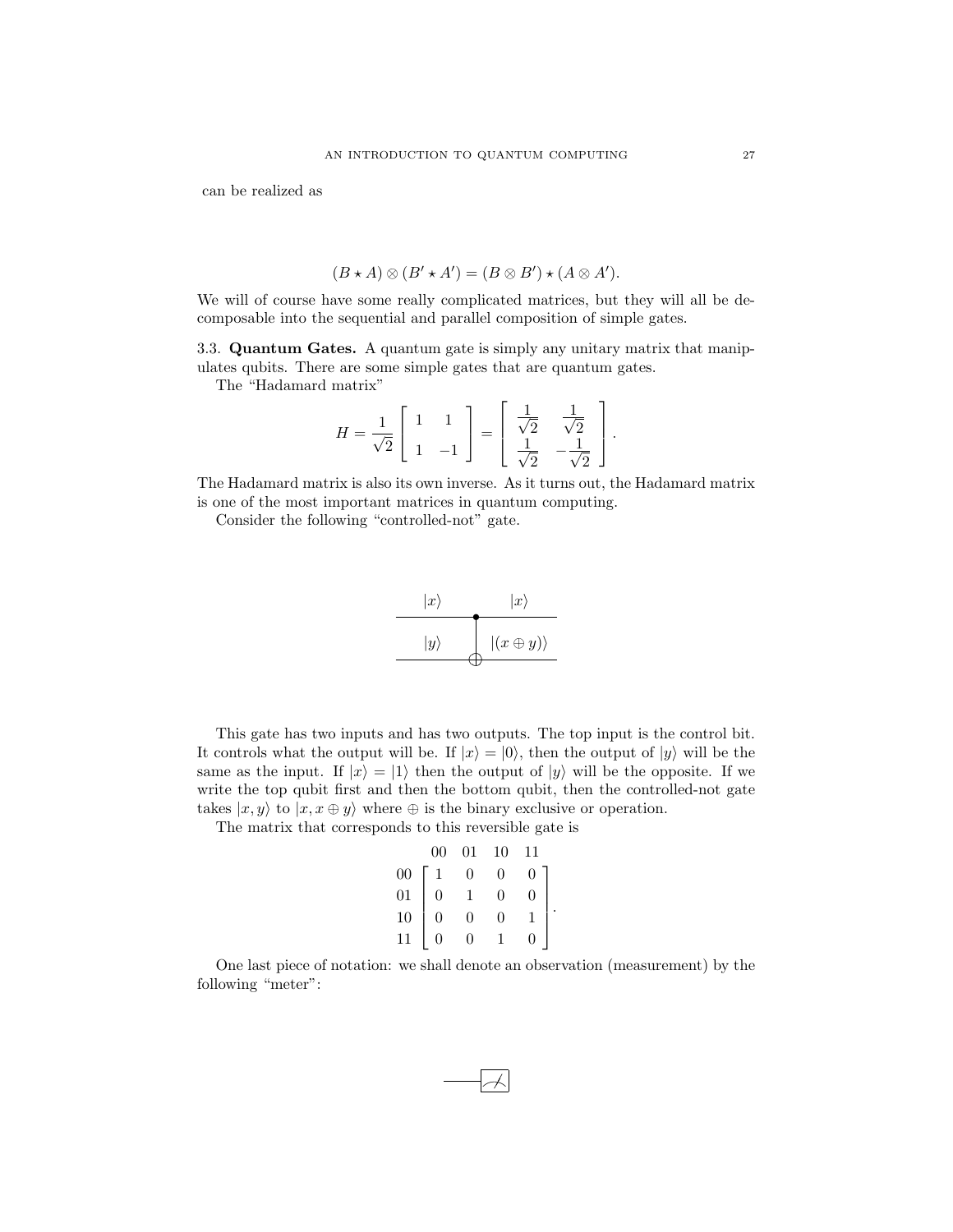There are many other quantum gates, but we shall not need them for our work in the next section.

# 4. DEUTSCH'S ALGORITHM

<span id="page-27-0"></span>The simplest quantum algorithm is Deutsch's algorithm which is a nice short algorithm that solves a slightly contrived problem. This algorithm is concerned with functions from the set  $\{0, 1\}$  to the set  $\{0, 1\}$ . There are four such functions which we might visualize as



Call a function  $f: \{0,1\} \longrightarrow \{0,1\}$ , "balanced" if  $f(0) \neq f(1)$ ). In contrast, call a function "constant" if  $f(0) = f(1)$ . Of the four functions, two are balanced and two are constant.

Deutsch's algorithm solves the following problem: Given a function  $f: \{0,1\} \longrightarrow$  $\{0,1\}$  as a black-box, where one can evaluate an input, but cannot "look inside" and "see" how the function is defined, tell if the function is balanced or constant.

With a classical computer, one would have to first evaluate  $f$  on an input, then evaluate  $f$  on the second input and then compare the outputs. The point is that with a classical computer,  $f$  must be evaluated twice. Can we do better?

A quantum computer can be in two states at one time. We shall use this superposition of states to evaluate both inputs at one time.

In classical computing, evaluating a given function  $f$  would correspond to performing the following operation



Such a function could be thought of as a matrix. The function



is equivalent to the matrix

$$
\begin{array}{cc}\n & 0 & 1 \\
0 & \begin{bmatrix} 1 & 1 \\ 0 & 0 \end{bmatrix}.\n\end{array}
$$

Multiplying either state  $|0\rangle$  or state  $|1\rangle$  on the right of this matrix would result in state  $|0\rangle$ . The column name is to be thought of as the input and the row name is to be thought of as the output.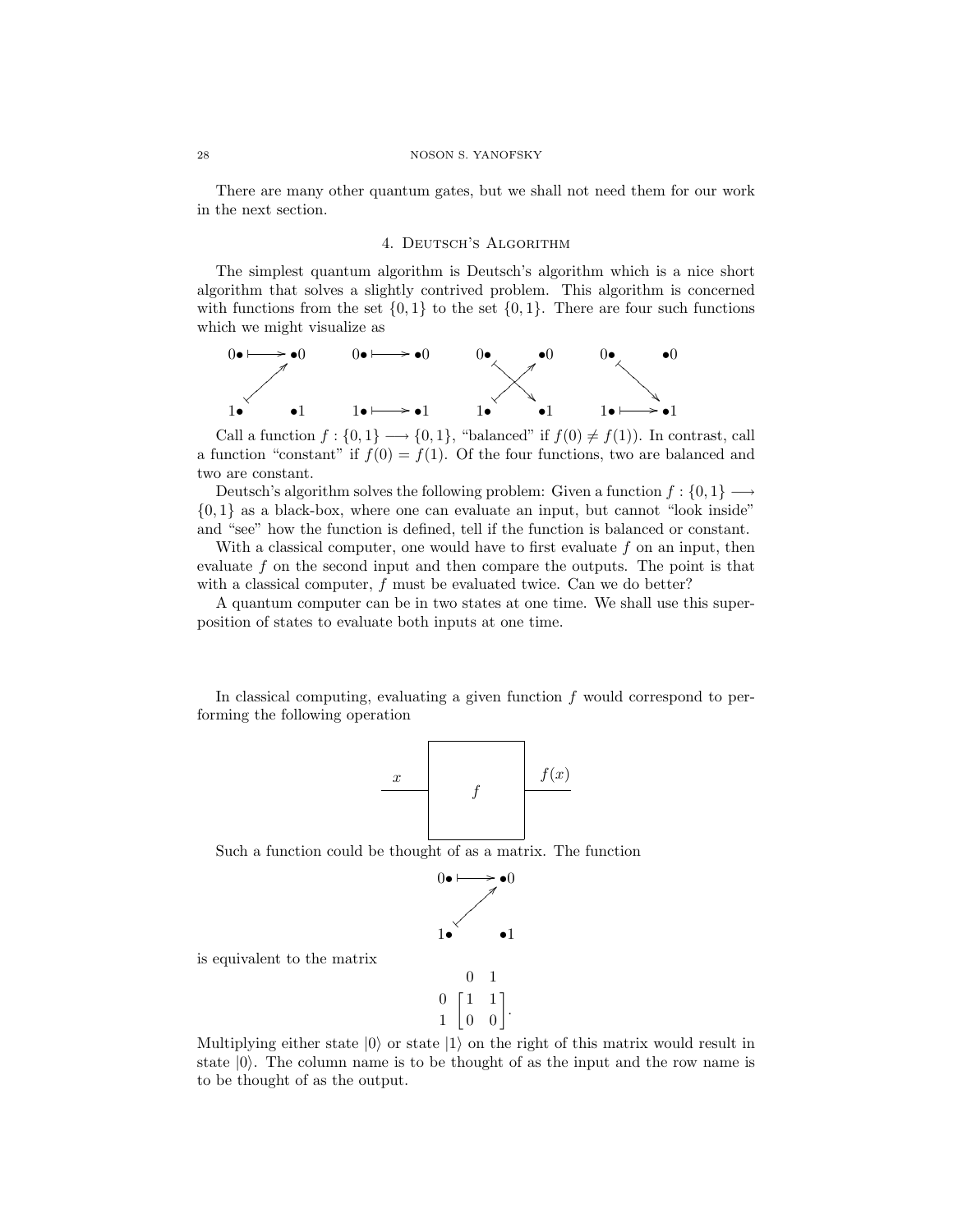However, this will not be good for a quantum system. For a quantum system we need a little something extra. A quantum system must be unitary (reversible). Given the output, we must be able to find the input. If  $f$  is the name of the function, then the following black-box  $U_f$  system will be the quantum gate that we shall employ to evaluate input:



The top input,  $|x\rangle$ , will be the qubit value that one wishes to evaluate and the bottom input,  $|y\rangle$ , controls the output. The top output will be the same as the input qubit  $|x\rangle$  and the bottom output will be the qubit  $|y \oplus f(x)\rangle$  where  $\oplus$  is XOR, the exclusive or operation. We are going to write from left to right the top qubit first and then the bottom. So we say that this function takes the state  $|x, y\rangle$  to the state  $|x, y \oplus f(x)\rangle$ . If  $y = 0$  this simplifies:  $|x, 0\rangle$  to  $|x, 0 \oplus f(x)\rangle = |x, f(x)\rangle$ . This gate is reversible by simply looking at the following system



State  $|x, y\rangle$  goes to  $|x, y \oplus f(x)\rangle$  which further goes to

$$
|x,(y \oplus f(x)) \oplus f(x)| = |x,y \oplus (f(x) \oplus f(x))\rangle = |x,y \oplus 0\rangle = |x,y\rangle.
$$

In quantum systems, evaluating  $f$  is equivalent to multiplying a state of the input by a unitary matrix  $U_f$ . For the function

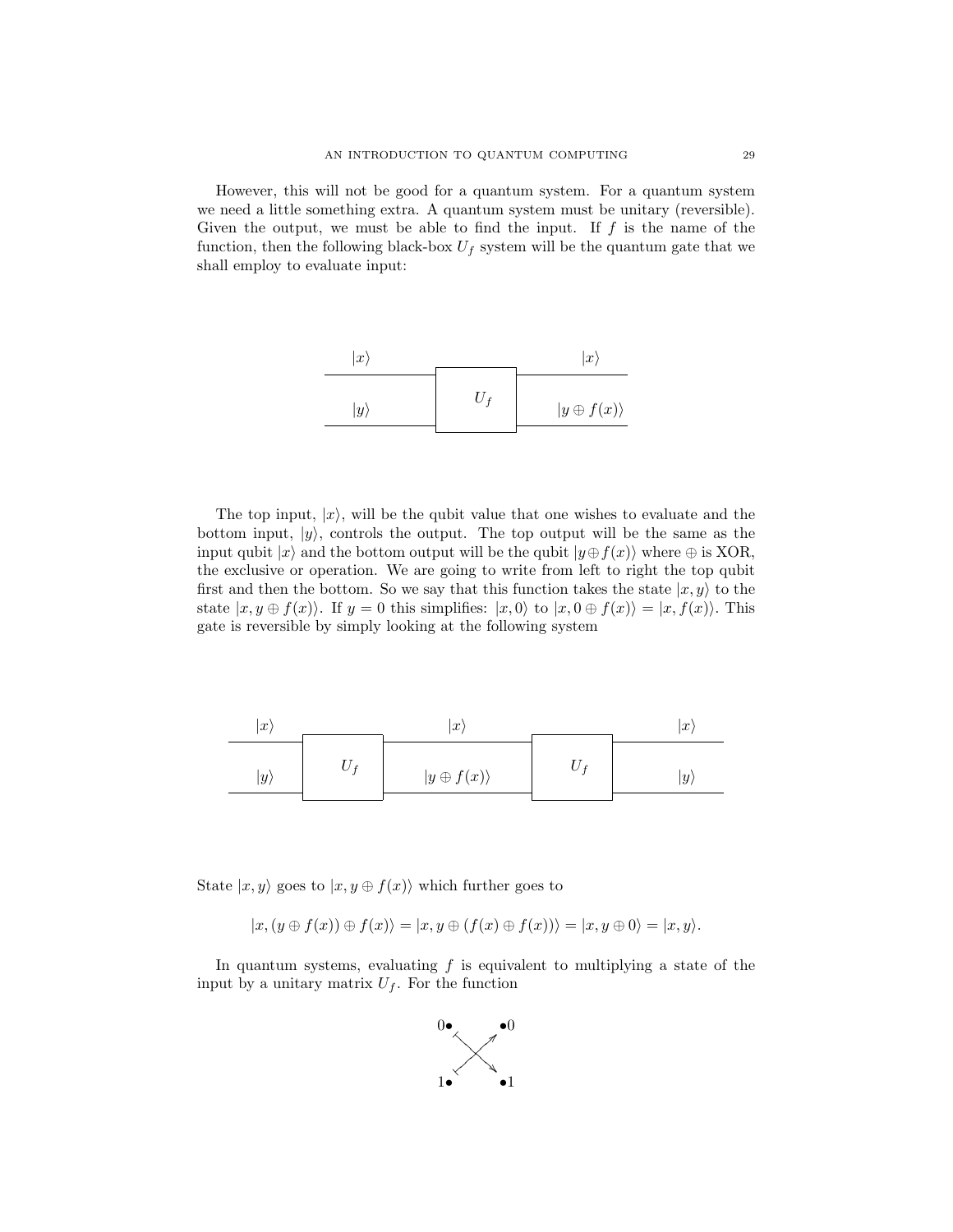the corresponding unitary matrix is

$$
\begin{array}{c|cccc}\n & 00 & 01 & 10 & 11 \\
00 & 0 & 1 & 0 & 0 \\
01 & 1 & 0 & 0 & 0 \\
10 & 0 & 0 & 1 & 0 \\
11 & 0 & 0 & 0 & 1\n\end{array}.
$$

Remember that the top column name correspond to the input  $|x, y\rangle$  and the left-hand row name corresponds to the outputs  $|x, y \oplus f(x) \rangle$ . A 1 in the xy column and the  $x'y'$  row means for input  $|x, y\rangle$  the output will be  $|x', y'\rangle$ .

So we are given such a matrix that expresses a function but we cannot "look inside" the matrix to "see" how it is defined. We are asked to determine if the function is balanced or constant.

<span id="page-29-0"></span>4.1. First Attempt. Let us take a first stab at a quantum algorithm to solve this problem. Rather than evaluating f twice, let us try our trick of superposition of states. Instead of having the top input to be either in state  $|0\rangle$  or in state  $|1\rangle$ , we shall put the top input in state

$$
\frac{|0\rangle + |1\rangle}{\sqrt{2}}
$$

which is "half-way"  $|0\rangle$  and "half-way"  $|1\rangle$ . The Hadamard matrix can place a qubit in such a state.

$$
H|0\rangle = \begin{bmatrix} \frac{1}{\sqrt{2}} & \frac{1}{\sqrt{2}} \\ \frac{1}{\sqrt{2}} & -\frac{1}{\sqrt{2}} \end{bmatrix} \begin{bmatrix} 1 \\ 0 \end{bmatrix} = \begin{bmatrix} \frac{1}{\sqrt{2}} \\ \frac{1}{\sqrt{2}} \end{bmatrix} = \frac{|0\rangle + |1\rangle}{\sqrt{2}}.
$$

The obvious (and not necessarily correct) state to put the bottom input is as state  $|0\rangle$ . And so we have:



In terms of matrices this corresponds to

 $U_f (H \otimes I)(|0\rangle \otimes |0\rangle).$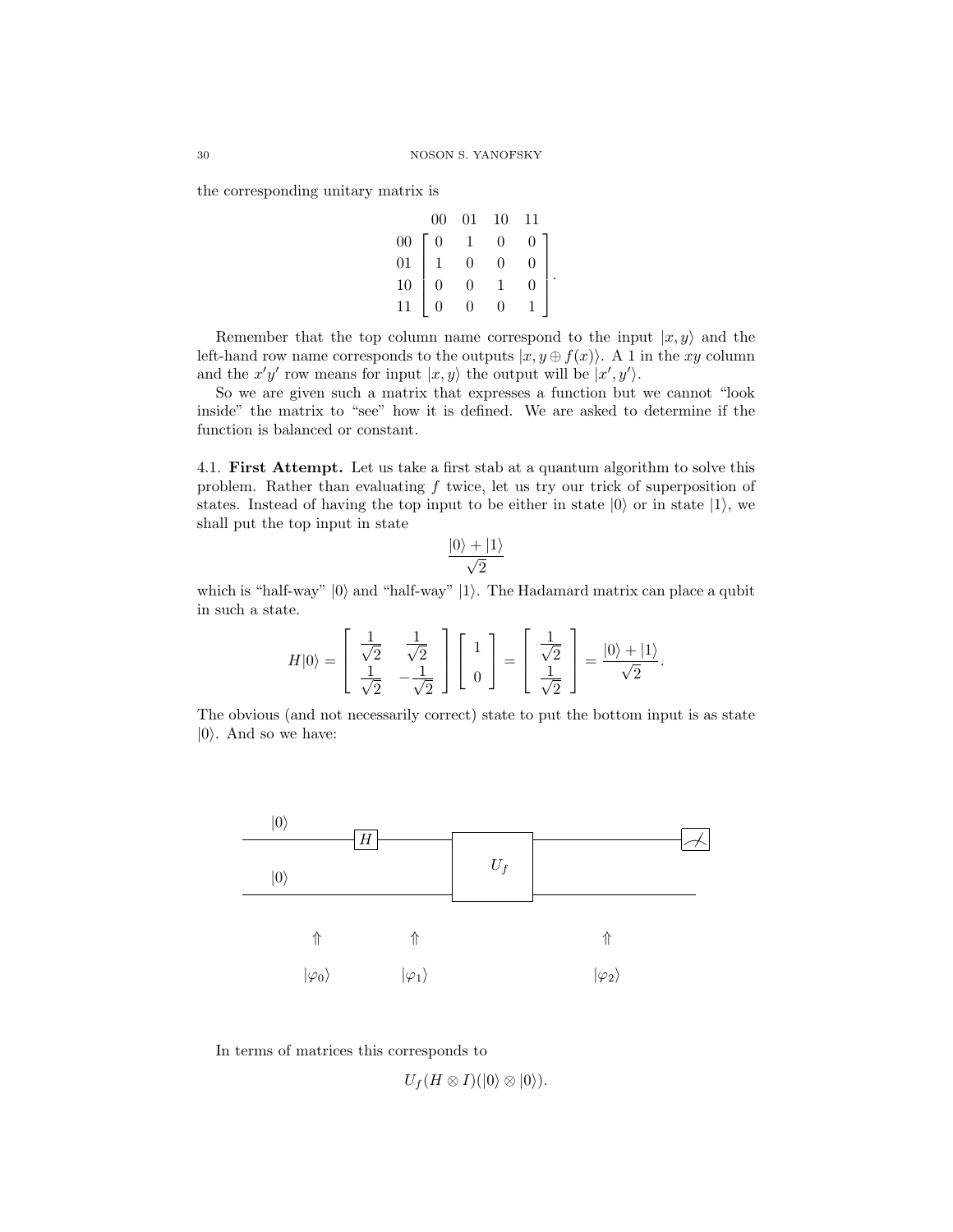We shall carefully examine the states of the system at every point. The system starts in

$$
|\varphi_0\rangle
$$
 =  $(|0\rangle \otimes |0\rangle)$  =  $|0,0\rangle$ .

We then apply the Hadamard matrix only to the top input — leaving the bottom input alone — to get

$$
|\varphi_1\rangle
$$
 =  $\left[\frac{|0\rangle + |1\rangle}{\sqrt{2}}\right]|0\rangle$  =  $\frac{|0,0\rangle + |1,0\rangle}{\sqrt{2}}$ .

After multiplying with  $U_f$  we have

$$
|\varphi_2\rangle = \frac{|0, f(0)\rangle + |1, f(1)\rangle}{\sqrt{2}}
$$

For the function  $0 \mapsto 1$  and  $1 \mapsto 0$  the state  $|\varphi_2\rangle$  would be

$$
|\varphi_2\rangle = \begin{matrix} 00 & 01 & 10 & 11 \\ 0 & 1 & 0 & 0 \\ 10 & 0 & 1 & 0 \\ 11 & 0 & 0 & 0 \\ 11 & 0 & 0 & 0 \end{matrix} \begin{matrix} 00 \\ 0 \\ 0 \\ 1 \\ 0 \end{matrix} \begin{bmatrix} \frac{1}{\sqrt{2}} \\ 0 \\ 10 \\ 11 \end{bmatrix} = \begin{matrix} 00 \\ 0 \\ 1 \\ 0 \\ 11 \end{matrix} \begin{bmatrix} 0 \\ \frac{1}{\sqrt{2}} \\ \frac{1}{\sqrt{2}} \\ 10 \\ 11 \end{bmatrix} = \frac{|0,1\rangle + |1,0\rangle}{\sqrt{2}}
$$

If we measure the top qubit, there will be a 50-50 chance of finding it in state  $|0\rangle$ and a 50-50 chance of finding it in state  $|1\rangle$ . Similarly there is no real information to be gotten by measuring the bottom qubit. So the obvious algorithm does not work. We need another trick.

<span id="page-30-0"></span>4.2. Second Attempt. Let us take another stab at solving our problem. Rather then leaving the bottom qubit in state  $|0\rangle$ , let us put it in the superposition state:

$$
\frac{|0\rangle - |1\rangle}{\sqrt{2}} = \begin{bmatrix} \frac{1}{\sqrt{2}} \\ -\frac{1}{\sqrt{2}} \end{bmatrix}.
$$

Notice the minus sign. Even though there is a negation, this state is also "half-way" in state  $|0\rangle$  and "half-way" in state  $|1\rangle$ . The change of phase will help us get our desired results. We can get to this superposition of states by multiplying state  $|1\rangle$ with the Hadamard matrix. We shall leave the top qubit as an ambiguous  $|x\rangle$ .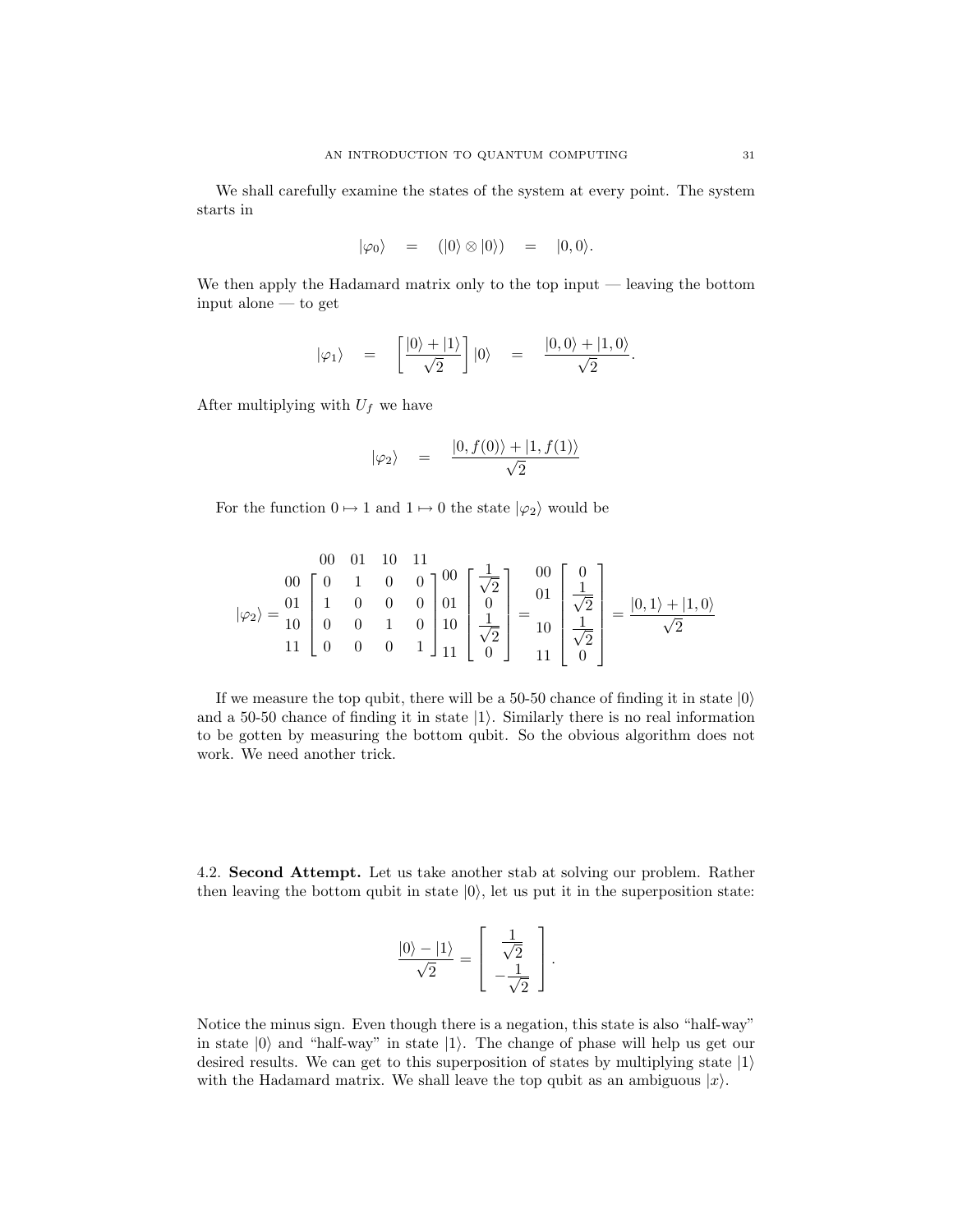

In terms of matrices, this becomes:

$$
U_f(I\otimes H)|x,1\rangle.
$$

Let us look carefully at how the states of the qubits change.

$$
|\varphi_0\rangle = |x,1\rangle.
$$

After the Hadamard matrix, we have

$$
|\varphi_1\rangle
$$
 =  $|x\rangle \left[\frac{|0\rangle - |1\rangle}{\sqrt{2}}\right]$  =  $\frac{|x, 0\rangle - |x, 1\rangle}{\sqrt{2}}$ .

Applying  $U_f$  we get

$$
|\varphi_2\rangle
$$
 =  $|x\rangle \left[ \frac{|0 \oplus f(x)\rangle - |1 \oplus f(x)\rangle}{\sqrt{2}} \right] = |x\rangle \left[ \frac{|f(x)\rangle - |\overline{f(x)}\rangle}{\sqrt{2}} \right]$ 

where  $\overline{f(x)}$  means the opposite of  $f(x)$ . And so we have

$$
|\varphi_2\rangle = \begin{cases} |x\rangle \left[ \frac{|0\rangle - |1\rangle}{\sqrt{2}} \right] & \text{if } f(x) = 0 \\ |x\rangle \left[ \frac{|1\rangle - |0\rangle}{\sqrt{2}} \right] & \text{if } f(x) = 1 \end{cases}
$$

.

Remembering that  $a - b = (-1)(b - a)$  we might write this as

$$
|\varphi_2\rangle = (-1)^{f(x)}|x\rangle \left[\frac{|0\rangle - |1\rangle}{\sqrt{2}}\right].
$$

What would happen if we evaluate either the top or the bottom state? Again, this does not really help us. We do not gain any information. The top qubit will be in state  $|x\rangle$  and the bottom qubit will — with equal probability — be either in state  $|0\rangle$  or in state  $|1\rangle$ . We need something more.

<span id="page-31-0"></span>4.3. Deutsch's Algorithm. Now let us combine both of these attempts to actually give Deutsch's algorithm. Deutsch's algorithm works by putting both the top and bottom qubits into a superposition. We will also put the results of the top qubit through a Hadamard matrix.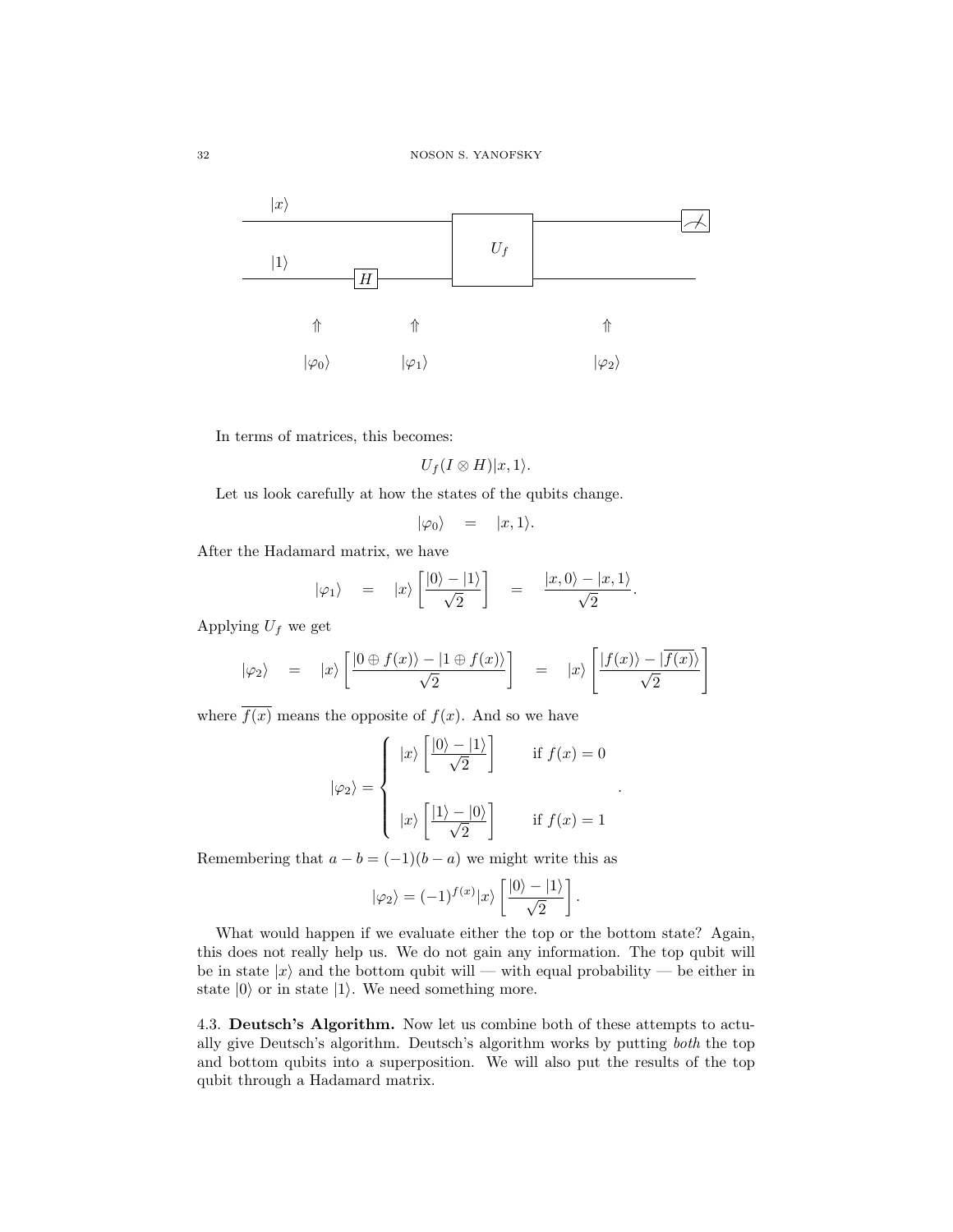

In terms of matrices this becomes:

$$
(I\otimes H)U_f(H\otimes H)|0,1\rangle
$$

At each point of the algorithm the states are as follows.

$$
|\varphi_0\rangle = |0,1\rangle.
$$

$$
|\varphi_1\rangle=\left[\frac{|0\rangle+|1\rangle}{\sqrt{2}}\right]\left[\frac{|0\rangle-|1\rangle}{\sqrt{2}}\right]\quad =\quad \frac{+|0,0\rangle-|0,1\rangle+|1,0\rangle-|1,1\rangle}{2}=\frac{01}{10}\begin{bmatrix}+\frac{1}{2}\\-\frac{1}{2}\\+\frac{1}{2}\\11\\-\frac{1}{2}\end{bmatrix}.
$$

We saw from our last attempt at solving this problem, that when we put the bottom qubit into a superposition and then multiply by  $U_f$  we will be in a superposition

$$
(-1)^{f(x)}|x\rangle\left[\frac{|0\rangle-|1\rangle}{\sqrt{2}}\right].
$$

Now with  $|x\rangle$  in a superposition, we have

$$
|\varphi_2\rangle = \left[\frac{(-1)^{f(0)}|0\rangle + (-1)^{f(1)}|1\rangle}{\sqrt{2}}\right] \left[\frac{|0\rangle - |1\rangle}{\sqrt{2}}\right].
$$

Let us carefully look at

$$
(-1)^{f(0)}|0\rangle + (-1)^{f(1)|1\rangle}.
$$

If  $f$  is constant this becomes either

$$
+1(|0\rangle+|1\rangle)
$$
 or  $-1(|0\rangle+|1\rangle)$ 

(depending on being constantly 0 or constantly 1.) If  $f$  is balanced it becomes either

$$
+1(|0\rangle - |1\rangle) \text{ or } -1(|0\rangle - |1\rangle)
$$